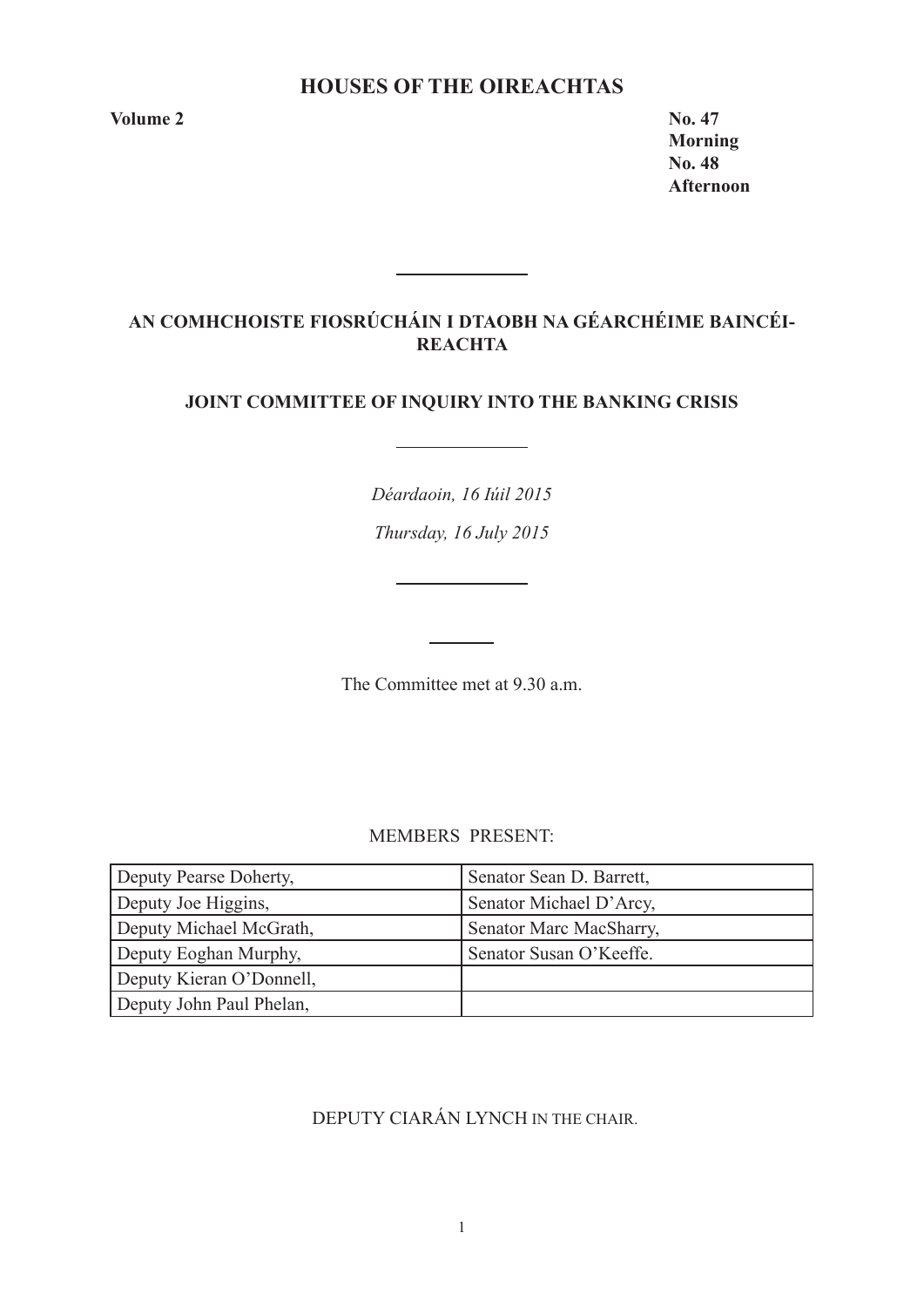co-operation and assisting in making that actually happen. So with that said, the witness is now excused, and I propose that we return at 12.45 p.m. Is that agreed?

**Mr. Paul Gallagher:** Thank you, Chairman, and thank you members of the committee. I wish you well. Thank you.

 *Sitting suspended at 12.28 p.m. and resumed at 1 p.m.*

## **Arthur Cox - Mr. Pádraig Ó Ríordáin and Mr. Eugene McCague**

**Chairman:** We now will return into public session, if that's agreed, and we ... with our next hearing with Mr. Pádraig Ó Ríordáin and Mr. Eugene McCague of Arthur Cox law firm, legal advisers to the Department of Finance. The Committee of Inquiry into the Banking Crisis now resuming in public session, and can I ask members and those in the public Gallery to ensure that their mobile devices are switched off.

At this session we will focus again on the legal advice given to the Government during the crisis period. I would like to welcome two witnesses from Arthur Cox limited firm, Mr. Pádraig Ó Ríordáin and Mr. Eugene McCague. Pádraig Ó Ríordáin is ... was managing partner of Arthur Cox from 2003 to 2011. He led the Arthur Cox team which advised the Irish Government on the Irish banking crisis. Eugene McCague is a partner with Arthur Cox since 1988, he served as managing partner from 1999 to 2003, and served as chairman of the board of Arthur Cox from 2006 to 2013. The witnesses' appearance here today has been facilitated by a decision of the Government to waive legal privilege in respect of their oral evidence to this inquiry, having regard to the exceptional circumstances of the financial crisis and the important mandate of this committee to inquire into the financial crisis. The waiver is limited to advices relating to the bank guarantee provided to the Government during September and October '08. In addition, the waiver does not extend to discussion of legal advice that could prejudice any litigation pending or anticipated regarding matters the committee may seek to inquire into.

Before hearing from the witnesses, I wish to advise the witnesses that, by virtue of section 17(2)(*l*) of the Defamation Act 2009, witnesses are protected by absolute privilege in respect of their evidence to this committee. If you are directed by the Chairman to cease giving evidence in relation to a particular matter and you continue to so do, you are entitled thereafter only to a qualified privilege in respect of your evidence. You are directed that only evidence connected with the subject matter of these proceedings is to be given. And I would remind members and those present that there are currently criminal proceedings ongoing and further criminal proceedings are scheduled during the lifetime of the inquiry, which overlap with the subject matter of the inquiry. Therefore, the utmost caution should be taken not to prejudice those proceedings. Members of the public are reminded that photography is prohibited in the committee room. To assist the smooth running of the inquiry we will display certain documents on the screens here in the committee room. For those sitting in the Gallery, these documents will be displayed on the screens to your left and right and members of the public and journalists are reminded that these documents are confidential and they should not publish any of the documents so displayed.

The witnesses have been directed to attend this meeting of the Joint Committee of Inquiry into the Banking Crisis. You have been furnished with booklets of core documents. These are before the committee, will be relied upon in questioning, and form part of the evidence of the inquiry. If I can now ask the clerk to administer the oath to both Mr. McCague and Mr. Ó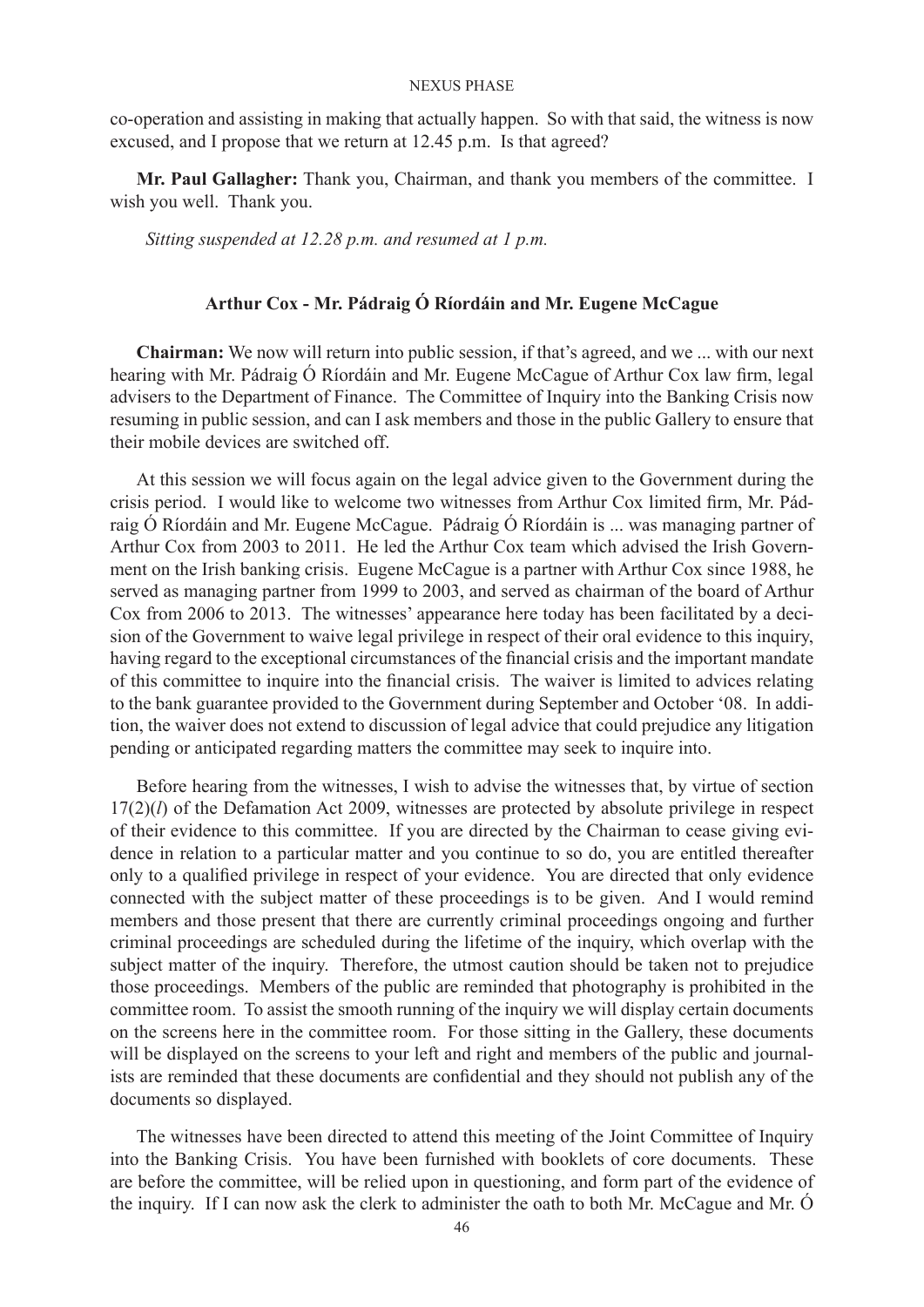Ríordáin.

 *The following witnesses were sworn in by the Clerk to the Committee:*

Mr. Pádraig Ó Ríordáin, former Managing Partner, Arthur Cox.

Mr. Eugene McCague, former Chairman of the Board, Arthur Cox.

**Chairman:** Once again, welcome Mr. Ó Ríordáin and Mr. McCague to the committee this afternoon, and, in whatever sequence you wish, I'd like you ... to invite you to make your opening remarks, please.

**Mr. Pádraig Ó Ríordáin:** Thank you, Mr. Chairman, and, I'm pleased to be here with my colleague, Mr. McCague, to assist the committee in its work today. I would like to start by giving an overview of Arthur Cox's role in addressing the issues which arose in the banking sector.

Arthur Cox was engaged by the Department of Finance on the morning of Wednesday, 24 September 2008, to advise in respect of the emerging banking crisis. Prior to that I had no involvement in the banking crisis and was not aware of its depth. I understand that the Department contacted me as it was familiar with my role ... with my work, through my role as chairman of the financial legislation advisory forum, which I had undertaken at the Department's request on a *pro bono* basis from 2007. I led the Arthur Cox team throughout this period. Arthur Cox was engaged to act as external corporate legal adviser to the Department and its agencies. In executing our role we worked closely with the Department, the NTMA, the Office of the Attorney General, as well as other Department advisers, including Merrill Lynch, PwC, and later, Rothschild.

Over the seven years since the onset of the crisis, Arthur Cox's role has included advising on and helping manage legal risks relating to the State following the guarantee, assisting the Department of Finance and its agencies to map out the legal landscape applicable to the banking sector, undertaking legal due diligence exercises in respect of a number of the banks which the State was supporting, identifying legal obstacles and risks, as well as potential solutions to them in policy under development by the Department, contributing to the design of legislation being prepared by the Office of the Attorney General, helping execute policy decisions by legally implementing banking sector transactions and undertaking the High Court applications required to effect Government policy, working with the Department to satisfy the requirements of external agencies such as EC Directorate General for Competition, and finally, defending the State in litigation taken against it arising out of the execution of its policy. The legal work required to perform this role was uniquely complex and extensive, with each legal action or solution integrally connected with all others over the years of the crisis. In summary, Arthur Cox's job was to help design the legal architecture required to support policy decisions made by Government, and then help provide the legal engineering required to implement those decisions.

At the beginning of the crisis, in 2008, in common with many European countries, the Irish Government had available to it no specifically designed legal infrastructure or powers currently in law to intervene in, or resolve, banks in financial difficulty. Indeed, EU-wide legislation dealing with bank recovery and resolution has only been implemented this year, in 2015. As a consequence, this legal infrastructure had to be built, often under intense time pressure, from the ground up, as the crisis progressed. This was a very extensive and complicated exercise, combining statutory, contractual and judicial avenues with the major milestones being the Credit Institutions (Financial Support) Act 2008, the Anglo Irish Bank Corporation Act 2009,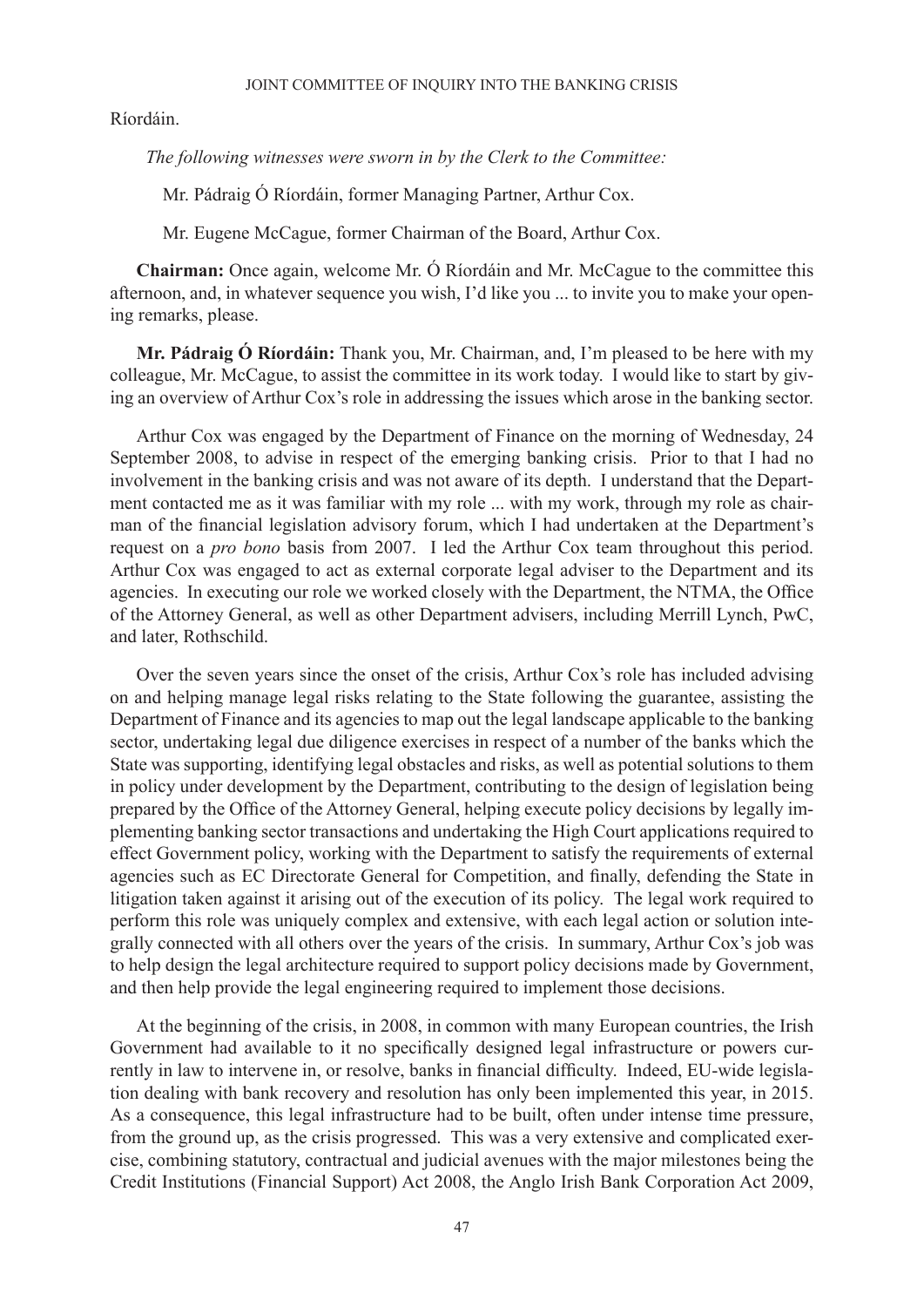the National Asset Management Agency Act 2009, the Credit Institutions (Stabilisation) Act 2010 and the Irish Bank Resolution Corporation Act 2013.

The common threads running through all of the work in the design and implementation of the required legal infrastructure were to enable the Government to take the actions it deemed necessary to ensure financial stability, while observing the legal integrity of the banks and their stakeholders, and ensuring the central objective that there be no default by any of the banks in relation to any of their obligations which could impact the guarantee. Any default by the banks, even inadvertent, could have triggered cross-defaults on their financial instruments, leading to a failure of a bank and a call on the guarantee. This risk became most pronounced in the first half of 2011, when the banking sector was substantially reorganised in accordance with the troika programme. Each action taken by the State, therefore, had to be robustly designed to implement policy measures, legally and effectively, while ensuring banker sector ... banking sector stability. This was legally challenging in circumstances in which the State was required to intervene strongly to maintain financial stability, even where that required the alteration of other stakeholders' rights. The legal solutions adopted by the State in response to issues caused by the banking crisis navigated a narrow path demarcated by the Constitution, European law, IFSRA, which was later the Central Bank, and banking regulation generally, ECB requirements, stock exchange rules and the EU Commission's Directorate General for Competition, as well, of course, as the legal rights of depositors, bondholders, shareholders, derivative counterparties, bank boards and employees. These solutions had to legally optimise the position of the State, comply with the requirements of the troika programme from 2011 onwards and take into account the responses of rating agencies and sovereign bond markets. Over the period of our engagement, more than 120 Arthur Cox lawyers in total worked for the Department and its agencies on this crisis, with specialist teams required in corporate, litigation, capital markets, finance, financial regulation and insolvency-restructuring.

The direction I've received from the committee directs me to provide evidence on 13 lines of inquiry relating to themes of crisis management system and policy response and regulatory, supervisory and Government. I look forward to answering your questions on these themes, following Mr. McCague's opening statement. Thank you, Mr. Chairman,

**Chairman:** Thank you very much. Okay, with that said, if I ... Mr. McCague, please.

**Mr. Eugene McCague:** Chairman, members of the joint committee, I have been asked to assist the joint committee in relation to one specific line of inquiry, namely, the appropriateness of the bank guarantee decision. I provide you with a written statement setting out my recollection of relevant events between Wednesday, 24 September 2008, which, as Pádraig said, was the date in which Arthur Cox was appointed to advise the Department of Finance, up to and including the night of the guarantee. I don't propose to go through the statement here. I'm here to answer any questions on the bank guarantee decision you might ... may wish to ask.

**Chairman:** Thank you very much, Mr. McCague. So, with both opening remarks made, I now invite Senator Marc MacSharry to open the questioning today. Senator, you have 25 minutes.

**Senator Marc MacSharry:** Thanks very much, and welcome, gentlemen. Thanks for being here today. Can I ask, first of all, as former chairman, this is Mr. Ó Ríordáin, of the legislative advisory forum, can you comment on the extent to which Irish financial regulation policy was geared towards the development of the IFSC and do you believe this in any way compromised the regulation that would otherwise have been put in place in respect of domestic banks?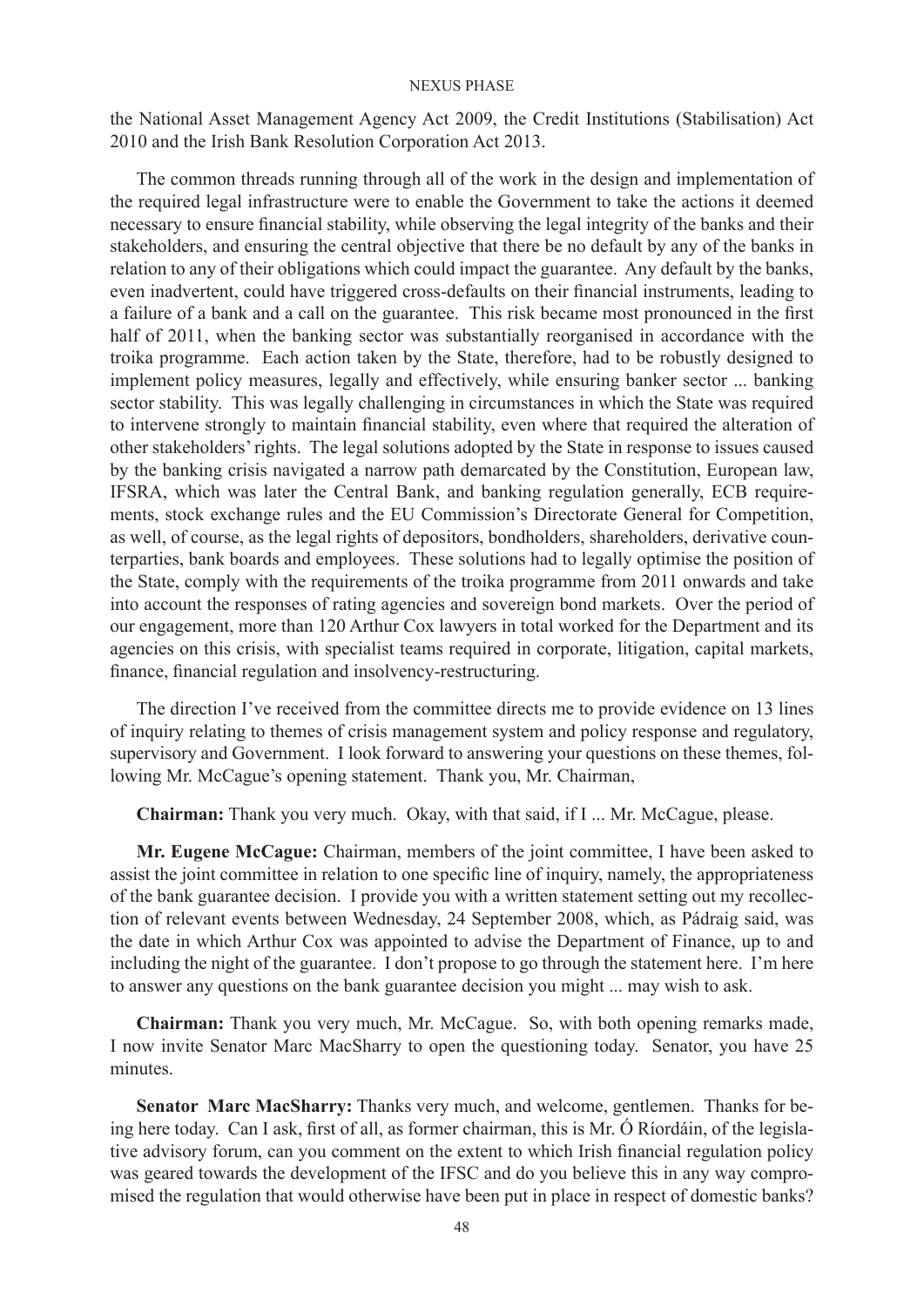**Mr. Pádraig Ó Ríordáin:** Senator, I think the role of the financial legislation advisory forum was very much just to consolidate legislation that was already there, because what had happened in Irish financial legislation is that it had built up over a period of time in a relatively sedimentary way and it was quite difficult to find your way through it, so the purpose of that committee was just to consolidate. We didn't really look at that ... in fact, we didn't have any brief to look at the policy or the direction of any of that; it was actually just nearly an administrative exercise to consolidate what was already there so it would be hard for me to comment on the bigger picture in terms of the overall policy and direction.

**Senator Marc MacSharry:** And in undertaking the consolidation of existing legislation and while policy was not your role in terms of determining it, was it your observation at the time that policy was in any way being put together or geared towards the development of the IFSC and do you believe this may or may not have compromised the regulation that would otherwise have been in place in respect of the banks?

**Mr. Pádraig Ó Ríordáin:** I think probably the best way of answering that is to contrast now versus then, and, undoubtedly, then there was much lighter touch regulation, you know, at a macro level. In terms of the purpose of that, whether that was just directed at IFSC I would say that ... just as an observer. I would say that was an element of the regulatory response at the time but how much it was a core or essential feature of policy as that was communicated to the Central Bank, I don't know, but, certainly, if you look at the contrast between then, which is light touch, and now, which is quite different from that, I think you do see that contrast.

**Senator Marc MacSharry:** Okay, so principles-based versus rules-based as we now see and bearing in mind that you are only there as a consolidator and you are witnessing the policy as determined by others, but were you left with a clear view or not that really the piper was calling a tune to facilitate the IFSC regulation rather than the domestic banks?

**Mr. Pádraig Ó Ríordáin:** No, I have to say I didn't have that particular perception but that could just have been because of the focus of the group but I didn't have that perception.

**Senator Marc MacSharry:** Can I ask Mr. McCague, can you outline who had concerns regarding the solvency position of Anglo and Irish Nationwide Building Society as outlined in your witness statement?

**Mr. Eugene McCague:** Yes, I think ... yes, in my witness statement, I said there had been a number of discussions throughout the night on liquidity and also on solvency of those two institutions and if I could maybe just run you through those briefly. As I think I explained in my written statement, I only arrived to the meeting shortly before the representatives of Bank of Ireland and AIB came into the room. So I suppose the first people I heard expressing their concerns were those representatives, and it was absolutely evident from them, and you've heard this evidence yourselves, that they were extremely concerned about Anglo and the contagion effect of Anglo.

**Senator Marc MacSharry:** Sorry, to interrupt you. They being who just for the record?

**Mr. Eugene McCague:** The representatives of Bank of Ireland and AIB, sorry. Sequentially, they were the first people I heard expressing concerns. They were extremely concerned. They had ... I recall Mr. Gleeson of AIB making the point that if the share price in Anglo the following day when the markets opened fell anything like it had fallen that day, that there was a serious risk that people would take that as a proxy for deposits and that there would be people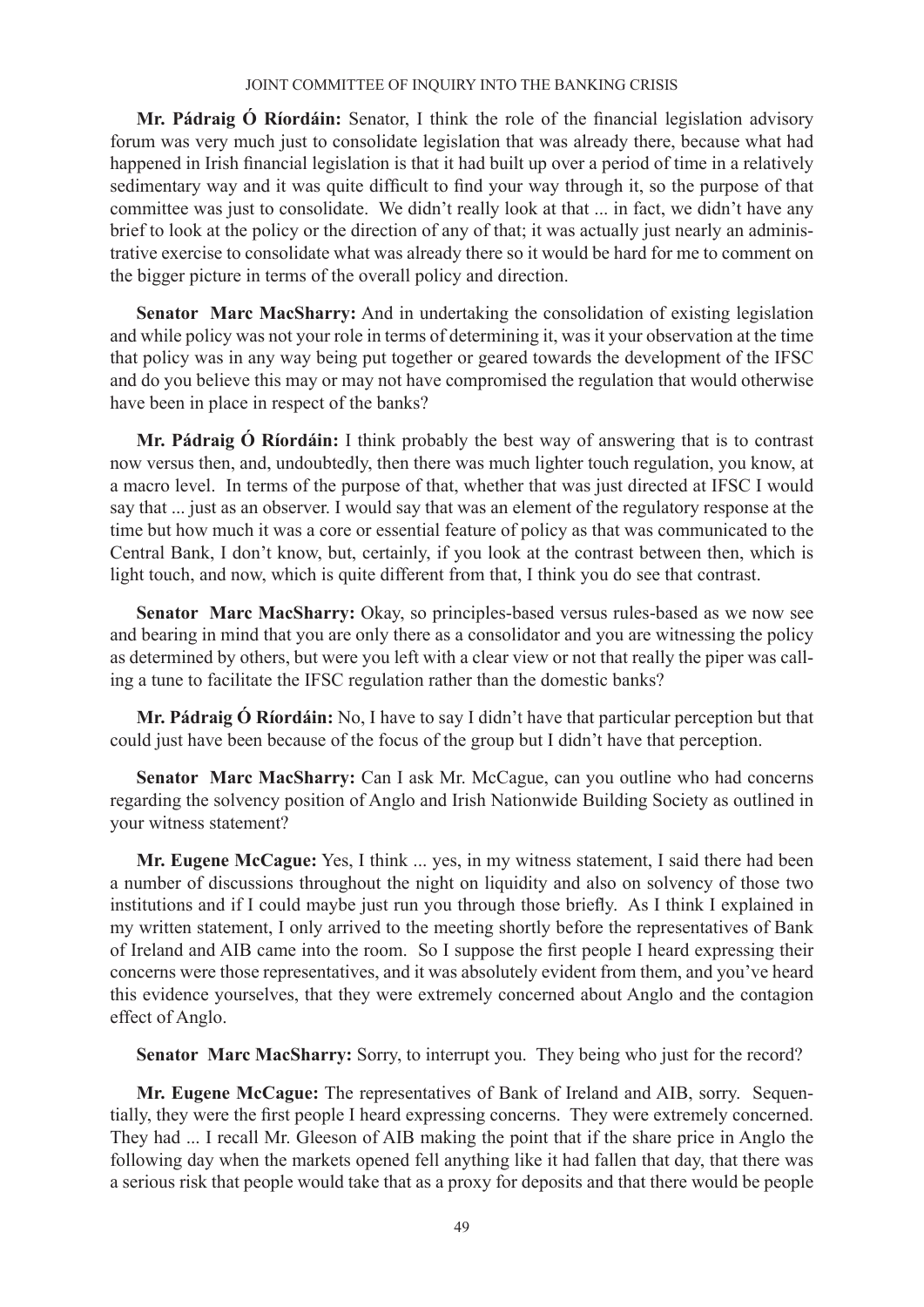queuing outside the Irish banks so they had a very serious concern about that. They wanted the nationalisation of those two institutions. I think they used the phrase, "taken out", or some such phrase but it was clear that it was nationalisation they were talking about. I don't recall them actually using the words,"These institutions are insolvent", but my sense was that that was certainly the view that Mr. Gleeson was putting across in what he had to say and the liquidity issue was speaking for itself. And, indeed, they had their own concerns in relation to their own positions as a result.

When they left the room there was then a further discussion among the Government side, if you like, to call it that. What was evident to me was that I was coming at the end of a long meeting, near the end of a long meeting, rather than at the beginning of a meeting, because it was quite clear that the Government representatives had been thrashing this out for a number of hours. I mean, I was told the meeting had been going on for some hours beforehand and, therefore, this was ... the main focus was whether anything new had been learned from Bank of Ireland and AIB and I suppose what those banks had done was reaffirmed a position that was already known that it was a very serious crisis.

And I don't recall ... so the issue then really became do you nationalise Anglo and Irish Nationwide or don't you? By the time I was there, that had become the crux of the issue. I don't recall anyone arguing the case that they were insolvent on the night. I do recall Mr. Cardiff strongly argued the case for nationalisation. I've read his statement, which you kindly sent me, and I recall that. I don't know whether he based that on solvency but there was clearly concerns in relation to it. And I recall that the most significant event of that next session was that the Taoiseach pulled the discussion together and said that he felt a decision needed to be made and he turned to the Governor of the Central Bank, Mr. Hurley. In quite a formal fashion, he said, "Governor, as Taoiseach, I am entitled to rely on you for advice. Is Anglo Irish Bank [I think probably also Nationwide, I remember Anglo] is it a liquidity issue or a solvency issue?" and the Governor was quite unequivocal that it was a liquidity issue. And to some extent from that point on, the direction which the rest of the evening took, which I'm sure we will get to in due course, took its shape. So I don't remember anyone making an assertion that either of the banks were insolvent but, certainly, the nationalisation of the argument was implying that to me.

**Senator Marc MacSharry:** Very good. Again yourself, if it's okay, what was the practice of the Department of Finance during September 2008, and subsequently, regarding the seeking of legal advice? Did they seek legal opinion on all policy opinions being considered or on a specific policy option selected by them?

**Mr. Eugene McCague:** Sorry, I could deal with that for September and if you need, I'm sure Pádraig could deal with it for subsequently. In relation to September, I suppose the policy issues that were being considered were the ones that Merrill Lynch had laid out and they're in the document you sent. And of those, we were asked to look at two of them. We were looking clearly at the option of the legislation for the nationalisation of Anglo and Irish Nationwide. That was what my main, if not sole, focus over those days was, so we were certainly asked what were the legal issues in relation to that one. And the other one was a lending scheme, an emergency liquidity scheme, a collateralised lending scheme. It was called a secured lending scheme, I think, in the Merrill Lynch paper. There were colleagues in Arthur Cox were asked to look at that and what were the legal issues on drafting on that.

In relation to the other issues on the Merrill Lynch paper, if I recall correctly, there was a good bank-bad bank option. We were never asked to look at that but I think the Merrill Lynch paper itself specifies that that was a second-stage solution, if you like. And liquidation, we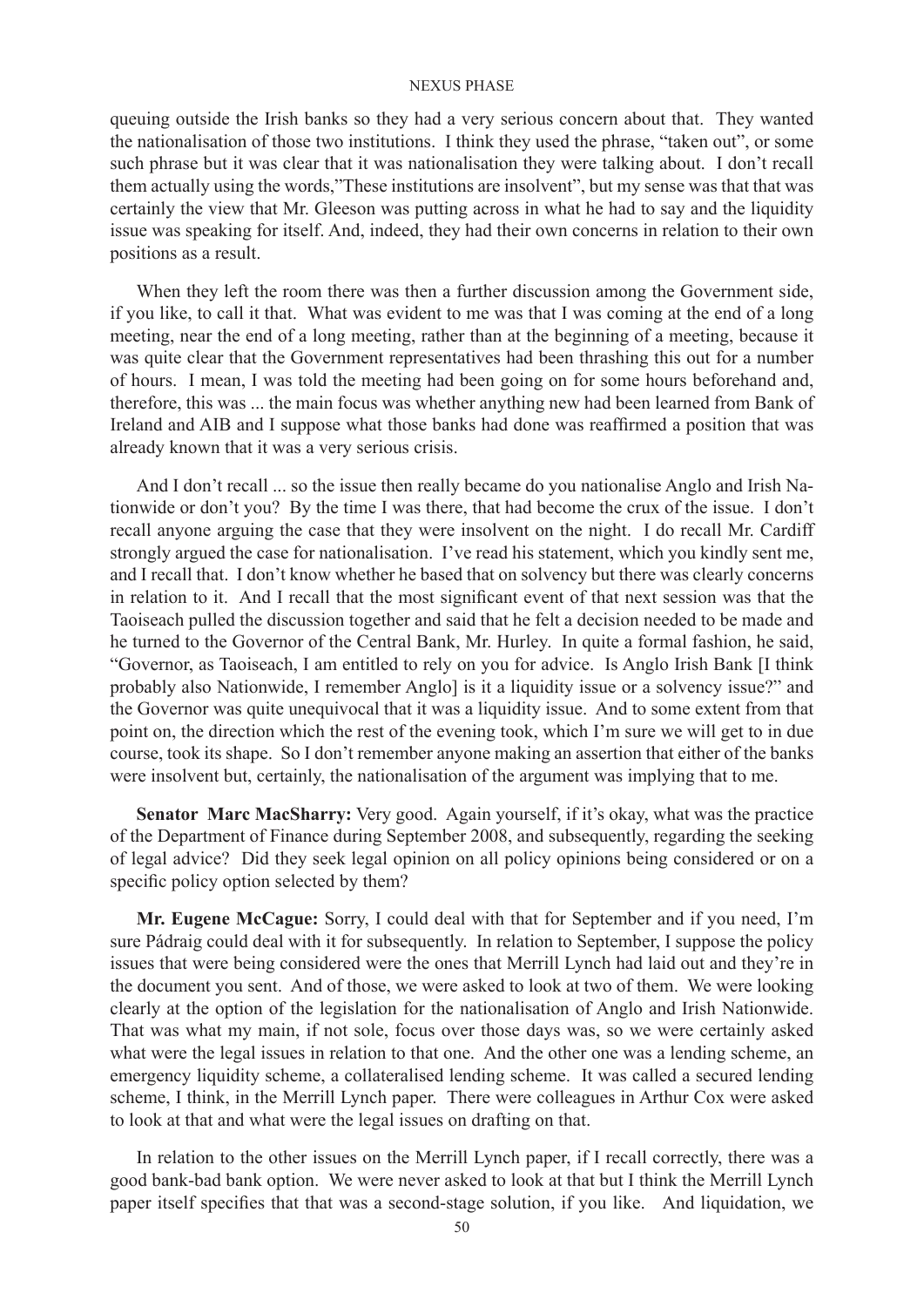were certainly never asked to look at because it was a second-stage one. So that leaves the one, the option that was, ultimately, followed, which was the guarantee of the six institutions. We weren't asked to give any advice on that prior to the decision being taken on the 30th. I know Pádraig and some of his colleagues did some work in relation to legislation after it. We weren't asked for advice on that. I should say that the Bill which we were drafting in relation to nationalisation did have a section in it which was giving the Minister very wide powers ... a wide power to give financial support to a credit institution and financial support included the word "guarantee" but that section would not have been adequate to deal with the type of blanket guarantee that was introduced on 30 September. I just mention that because I think I saw when I was reading that either Mr. Beausang or Mr. Cardiff or one of those gentlemen had mentioned that there was a section in the legislation. And there was, but it was dealing with just a broad power for the Minister to give financial support to institutions; it wasn't in relation to the guarantee. So the short answer to that is we were asked to give advice on nationalisation and on a CLS scheme and we were not asked to give advice on any of the others.

**Senator Marc MacSharry:** Very good. To your knowledge ... well you said it wasn't and you were not asked to consider it, so I will rephrase it: Would it have been legally possible to let Anglo and INBS fail and create a State bank by nationalising the other four?

**Mr. Eugene McCague:** I'm sure it would have been legally possible. I mean, the issue with nationalising institutions which are solvent ... I mean, it happens in countries like Venezuela and various other places but if you are in a constitutional democracy with a written constitution and with property rights and by nationalising, you're taking people's property rights away, you would face extraordinarily significant legal challenges but, in legal principle, you could introduce legislation to nationalise banks.

**Senator Marc MacSharry:** So on the night, it was the view of the Governor that everybody was solvent, but yet you were being asked to look at nationalisation legislation, which you're saying of solvent banks really that's a matter for Venezuela and other countries.

**Mr. Eugene McCague:** Well, that's just an opinion. I mean-----

**Senator Marc MacSharry:** Okay, yes.

**Mr. Eugene McCague:** -----the State could ... yes, I mean the legislation that we were looking at was legislation which had been in ... around since about May or June. I think you probably know that. It was based on the Northern Rock legislation, we were working on it over those days. It was always said to us, from the first day we arrived, that this was contingency planning. We were never given a date or we were never said, "This must be done." It was contingency planning but that was what we were working on. I don't think the legislation, of itself, to take your point, Senator, would have required a declaration that the bank was insolvent. I'm merely making the point of the practical challenges of nationalising a solvent institution.

**Senator Marc MacSharry:** Again, just a slight add-on to that one, for whichever of you feel is most appropriate to answer. So, on the 24th, when you came in, it was about contingency planing. I know we spoke briefly there about the night of the guarantee. But did you have any sense when you were engaged on the 24th that, "Look, things are in a very, very grave situation and we expect to need to do something within a week, two weeks, a month, a year"?

**Mr. Eugene McCague:** Well, I'll take that first.

**Mr. Pádraig Ó Ríordáin:** Sure.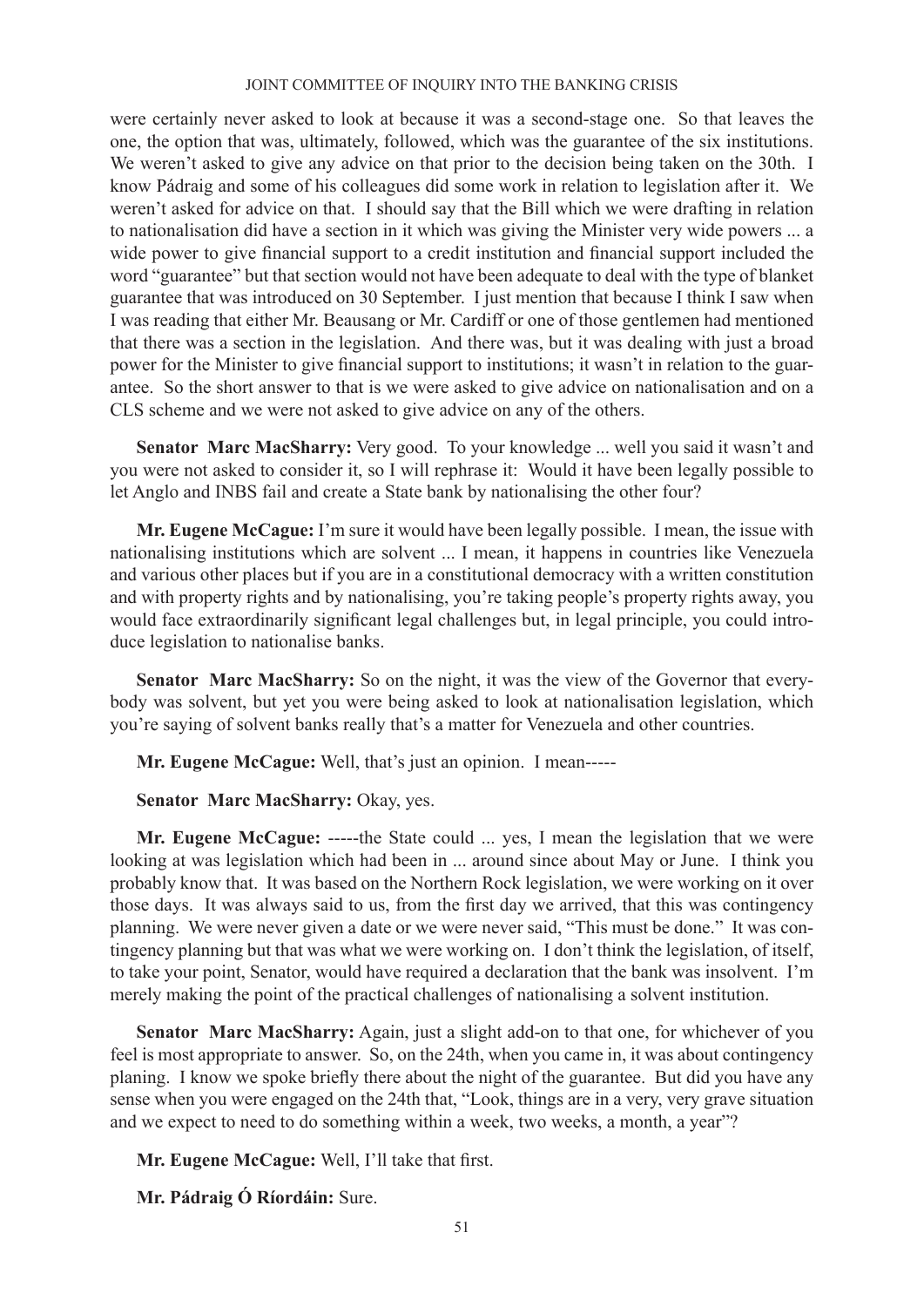**Mr. Eugene McCague:** I mean, yes, we had a sense it was in a grave situation but we certainly had no sense of the timeline and we certainly didn't have a sense coming in on Wednesday that the big decision would be made in less than a week. But yes, we had a sense that this was, I think, a matter of weeks and that it was something that ... it was a very grave situation.

**Senator Marc MacSharry:** Okay. Do you want-----

**Mr. Pádraig Ó Ríordáin:** I would echo that entirely, Senator. I think that, on the morning, certainly, when we came in, we were asked to come in that morning at relatively short notice and we were briefed at the same time as Merrill Lynch was briefed. And I have to say that I ... the briefing was quite shocking in relation to the position particularly of Anglo and INBS. And therefore the potential knock-on impacts on the rest of the system, you know, were clear, but particularly on Anglo and INBS. But at that stage again, as Eugene said, the timing as to how that would play out all depended on things like liquidity flows and all of that. And obviously the Central Bank would have had all of the information in respect of that and that was being monitored on a daily basis. So it was very hard, when you saw the initial briefing, to predict exactly where this would go.

**Senator Marc MacSharry:** For yourself this time, what was your understanding of the communications between the Governor of the Central Bank and ECB officials in the period to the night of the guarantee with regard to the deteriorating liquidity crisis?

**Mr. Pádraig Ó Ríordáin:** Senator, we didn't have any visibility of that. So we were advising the Department of Finance and that would have been happening at a very different level and perhaps at a policy level as well. So I wouldn't have had any visibility of that.

**Senator Marc MacSharry:** So to the extent that you can comment, you were unaware of any communications with the European authorities? Is that fair or-----

**Mr. Pádraig Ó Ríordáin:** I think that I would have had a sort of broad understanding of the fact that those communications were happening but, as to the detail of them, I wouldn't have had any knowledge.

**Senator Marc MacSharry:** And yourself again, if it's appropriate, on the night of 29 September, did the banks bring a written version of a draft guarantee to the meeting? And, if so, do you have a copy of that draft and, if so, can you provide it to the inquiry?

**Mr. Pádraig Ó Ríordáin:** I'm unaware of any draft from the banks and I don't have a copy.

**Senator Marc MacSharry:** Okay. Just another series of questions and just I want to be cautious here, so if you feel that I'm straying into a territory that you're uncomfortable, or the Chair, I'm prepared to be corrected. For the period 2008, is it in order for you to tell the inquiry how many banks you acted for?

**Mr. Pádraig Ó Ríordáin:** You mean as a firm that we acted for?

## **Senator Marc MacSharry:** Yes.

**Mr. Pádraig Ó Ríordáin:** Sure. We acted for one other bank in relation to these issues, which was Bank of Ireland, and we started acting for Bank of Ireland in relation to these issues late in October of 2008.

**Senator Marc MacSharry:** But in a general, commercial sense, are you-----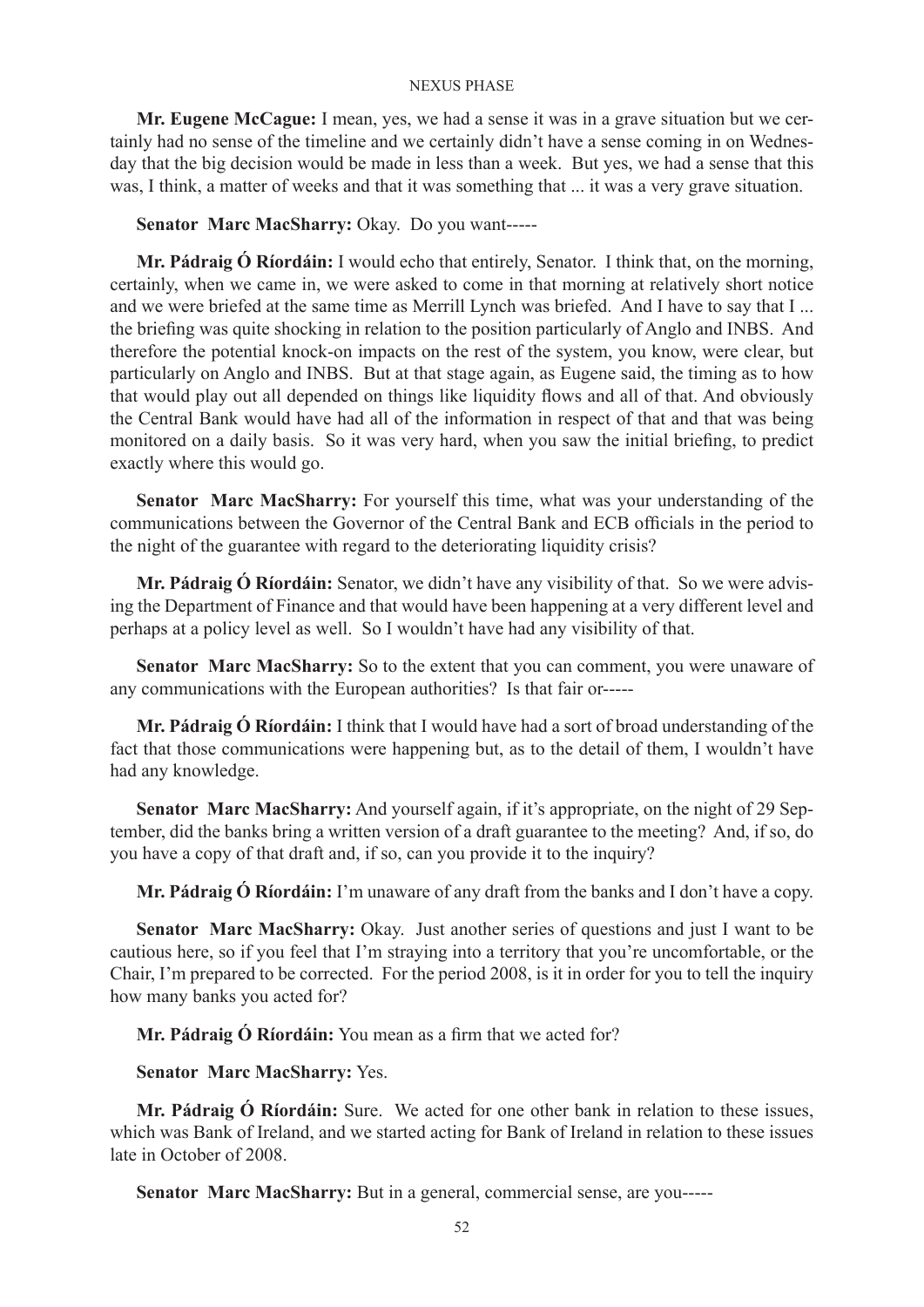**Mr. Pádraig Ó Ríordáin:** In a general, commercial sense, probably more. So, in other words, in terms of normal, sort of, loan advice and those types of things-----

**Senator Marc MacSharry:** I understand.

**Mr. Pádraig Ó Ríordáin:** -----probably more. I don't have the numbers, Senator.

**Senator Marc MacSharry:** But apart from, say, purchases of buildings and property and conveyancing and that kind of stuff, I mean, in terms of what a layman like me might describe as high-level legal advice-----

**Mr. Pádraig Ó Ríordáin:** Yes.

**Senator Marc MacSharry:** -----were you acting for many banks, or how many, in 2008?

**Mr. Pádraig Ó Ríordáin:** Before the ... before September or-----

**Senator Marc MacSharry:** Well, assuming that-----

**Mr. Pádraig Ó Ríordáin:** Okay.

**Senator Marc MacSharry:** -----you weren't disengaged in the month of September, or hired in the month of September?

**Mr. Pádraig Ó Ríordáin:** Sure. The banks, Senator, that we would have traditionally done most of that level were ... so let's call it board-level work, would have been Bank of Ireland. From time to time, we would have done some work for EBS as well, I think, at the same type of level. But I'm not that conscious that we had done that much in 2008. So I think Bank of Ireland really would have been the bank.

**Senator Marc MacSharry:** Very good. How do legal firms, and indeed Arthur Cox, reconcile any potential for conflict of acting for the banks and, say, in the context of what we're talking about here, then also advising the Government on guarantee and other related issues?

**Mr. Pádraig Ó Ríordáin:** Well, the very first thing that we do is to see whether we're advising on the same issue, because if it's not on the same issue, then the issue doesn't arise so much. And then the priority always, obviously, is to inform both clients. So, what you would do in those circumstances, you'd go to both clients - so in this case the Government, or the Department of Finance at least, and the Bank of Ireland - and explain to each of them what you're doing, how you're acting in relation to that and what the client actually wants of you. And then if both clients, in those circumstances, agree that actually each of them is happy with that arrangement and the arrangements that are put in place to, you know, separate teams completely and preserve confidentiality and all those types of things, it's the client's decision then, or the client's choice, to go ahead on that basis. I think, in the type of crisis that we had, Senator, every firm would have acted ... would have been acting for other banks, it's just the nature of it. Because it would have been very difficult to provide the type of legal advice and expertise that the Department required if you'd never acted for any banks. So the inevitability would have been that any law firm would have been in a similar position. Therefore the key is, well, how do you handle that conflict and the very first thing in relation to handling a conflict is, obviously, informing fully your clients and making sure that they're aware and letting them choose.

**Senator Marc MacSharry:** And just for the people that would be listening in and for the benefit of the committee, if you are acting for Bank A and you're acting for the Government on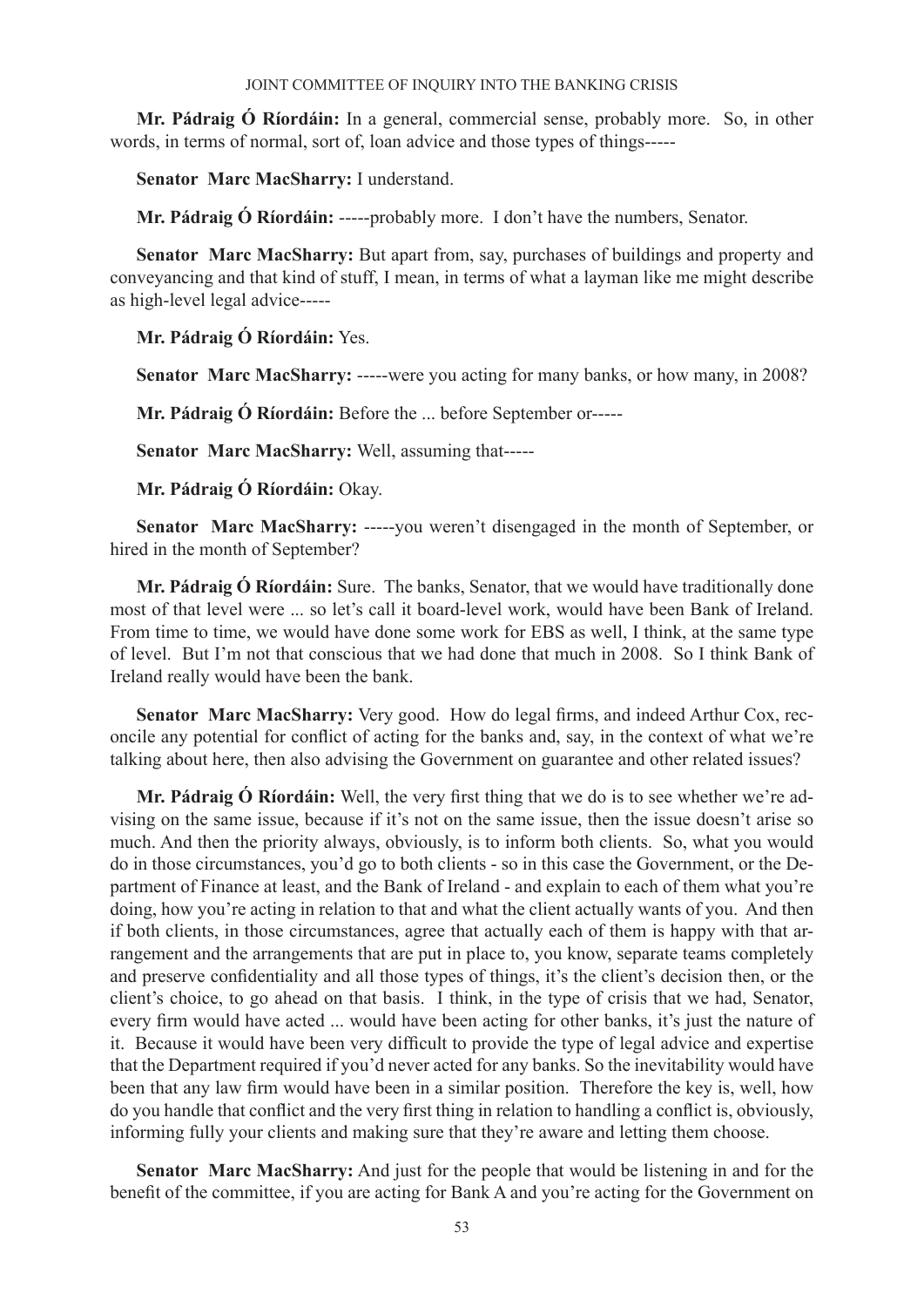the guarantee, who may or may not be a beneficiary of this guarantee, you could advise both parties that, "Look, this is what's going on; are both sets of people happy?" And are you saying that it is the practice then that, if both parties are happy, everybody proceeds? Is that-----

**Mr. Pádraig Ó Ríordáin:** Well, Senator, I should clarify one thing, that we gave absolutely no advice to Bank of Ireland in relation to the guarantee or anything like that prior to the guarantee being given.

**Senator Marc MacSharry:** Okay.

**Mr. Pádraig Ó Ríordáin:** So we weren't engaged in anything like that. And, as I said, actually I was quite unaware and, as a firm, we were quite unaware of the depth of, you know, the problems at the time in September. So just to be very clear on that. The only time that we started acting for Bank of Ireland was later in October 2008 and that was having consulted both the Department and Bank of Ireland in relation to that and getting their-----

**Senator Marc MacSharry:** So, at the time there was none?

**Mr. Pádraig Ó Ríordáin:** At the time, there was none, no.

**Senator Marc MacSharry:** Okay, that's grand. How would, again, a legal firm - or Arthur Cox in this instance - manage a conflict of interest in circumstances where ... no, that's actually not relevant, so I'll move on. How much of your income as a firm was derived from the banking sector?

**Mr. Pádraig Ó Ríordáin:** I ... we don't publish our figures, Senator, and I actually don't even have that number. I don't know.

**Senator Marc MacSharry:** Okay. As a percentage-----

**Mr. Pádraig Ó Ríordáin:** Well, as a sector-----

Senator Marc MacSharry: -----as opposed to the amount, I mean?

**Mr. Pádraig Ó Ríordáin:** I don't even have the percentage. But as a sector, undoubtedly the financial sector as a whole would be a significant part of our practice. But I really don't know what percentage that would be. And I think in many ways, it was essential for us to have that or else we wouldn't have had the expertise in terms of advising the Department.

**Senator Marc MacSharry:** Was the firm, Arthur Cox, qualified to advise on the guarantee?

**Mr. Pádraig Ó Ríordáin:** Well, we weren't asked to advise on the guarantee, just to clarify that. I think that, in general terms, if we had been advised to ... asked to advise on the guarantee, we certainly would have been qualified to act on the legal aspects of the guarantee. And, you know, for example in the implementation of the guarantee afterwards, Senator, which happened in the first three weeks of October, where the statutory instrument that was ... that brought the guarantee into law was created, we were very involved in that. So I think that bears out that, on the legal side, yes. But I think there's ... and this comes back to a question you asked Eugene earlier as well, I think there's a very important distinction - certainly in terms of our role - between what the policy is, in terms of what you choose to do in terms of supporting the banking sector, and then the legal implementation of that. And they're actually two fairly distinct points.

**Senator Marc MacSharry:** I understand. In the issues that you were asked to consider,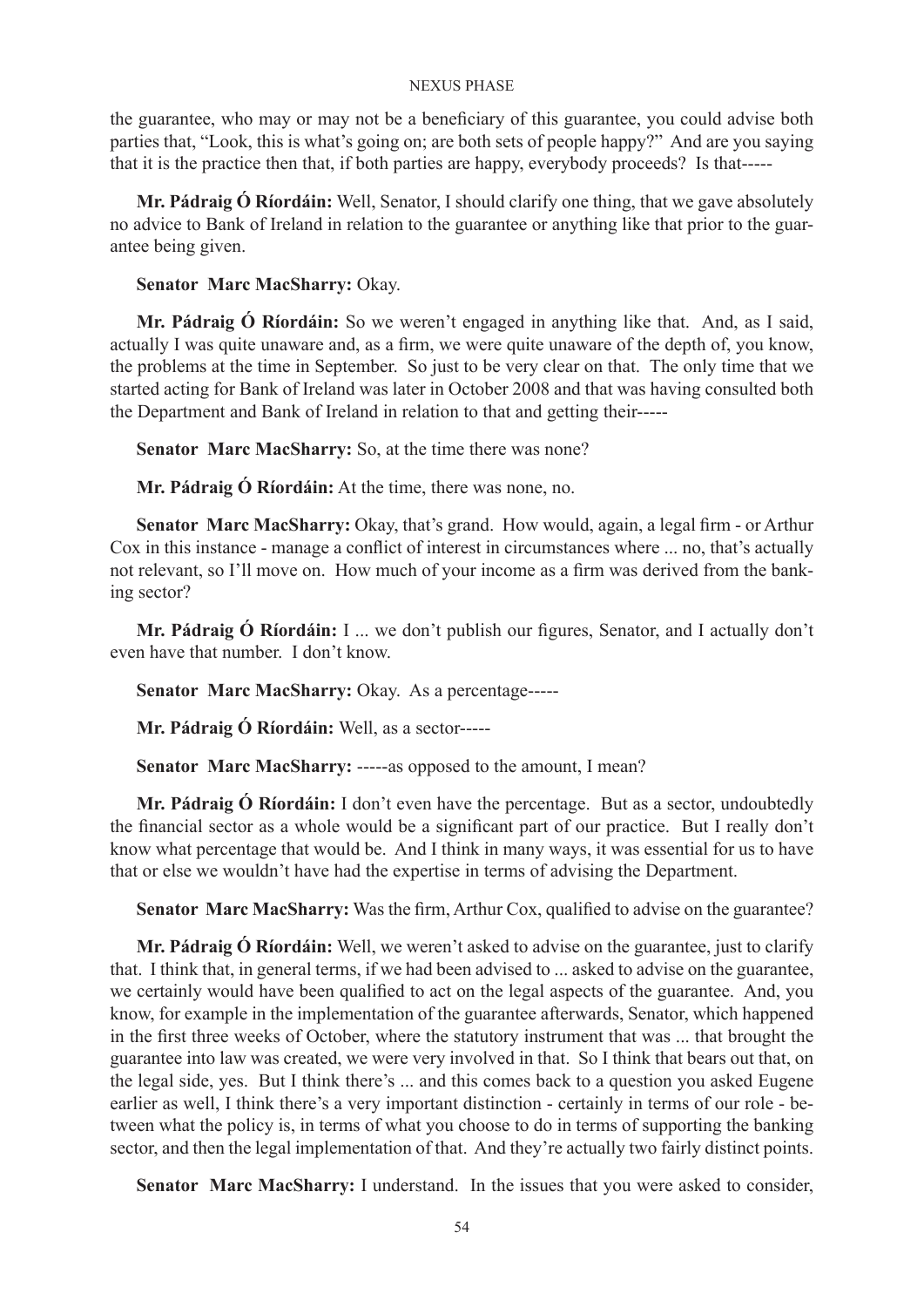and you talked specifically about the nationalisation legislation and then a specialised lending scheme, I think you referred to it as, did Arthur Cox have the necessary expertise to advise on these or did you yourselves interline or source any external other legal firm from other sovereigns, perhaps, who have dealt with that issue before? Or was it-----

**Mr. Pádraig Ó Ríordáin:** I think that we very much had the legal expertise in relation to those and ... so what we were asked to do in respect to them, for example, I'll give you some examples of that week. So on that week we ... we gave some advices in relation to the legislation itself because that was continually in development. We did things like prepare step plans, for example, in relation to what ... how do you practically ... what practical steps do you take if you do nationalise? So what are the things you do on day one? And that's actually quite an extensive list. We also did things like helped, you know, draft the explanatory memorandum. All those types of things and also, as I said, contributed to the Act itself. On the collateralised lending scheme, we certainly had the expertise and, again, we were advising how that could be constructed to provide liquidity to the banks on a general basis.

**Senator Marc MacSharry:** Were ye ever retained to - and again I don't know if this is appropriate, you can tell me if it's not - to advise other sovereigns on nationalisation of banks or similar schemes?

**Mr. Pádraig Ó Ríordáin:** No. Well, we practise only Irish law so it would be unusual if we were to advise another sovereign in relation to that.

**Senator Marc MacSharry:** Okay. Very finally, did you take any contemporaneous notes of the meetings held on the night of the bank guarantee?

**Mr. Pádraig Ó Ríordáin:** Was this, sorry ... I ... just to be clear, I wasn't actually at the-----

**Senator Marc MacSharry:** No, absolutely-----

**Mr. Pádraig Ó Ríordáin:** -----the meeting itself. So I didn't take notes. Eugene?

**Mr. Eugene McCague:** No, I didn't.

**Chairman:** Okay. Thank you very much.

**Senator Marc MacSharry:** That's very good. Thank you, Chairman.

**Chairman:** Deputy John Paul Phelan.

**Deputy John Paul Phelan:** Thank you ... thank you, Chairman. And good afternoon, gentlemen. I've a little less questions now because some of them have been dealt with already.

**Senator Marc MacSharry:** Apologies.

**Deputy John Paul Phelan:** You're all right. Firstly, actually, is it Mr. Ó Ríordáin or O'Riordan?

**Mr. Pádraig Ó Ríordáin:** Ó Ríordáin.

**Deputy John Paul Phelan:** Ó Ríordáin. Because it was written as "O'Riordan" earlier. In relation to the 120 lawyers who you said were working in the firm on the business that you've referenced in your opening statement, how many of them would be ... would've been of a partner level in the firm can you recall?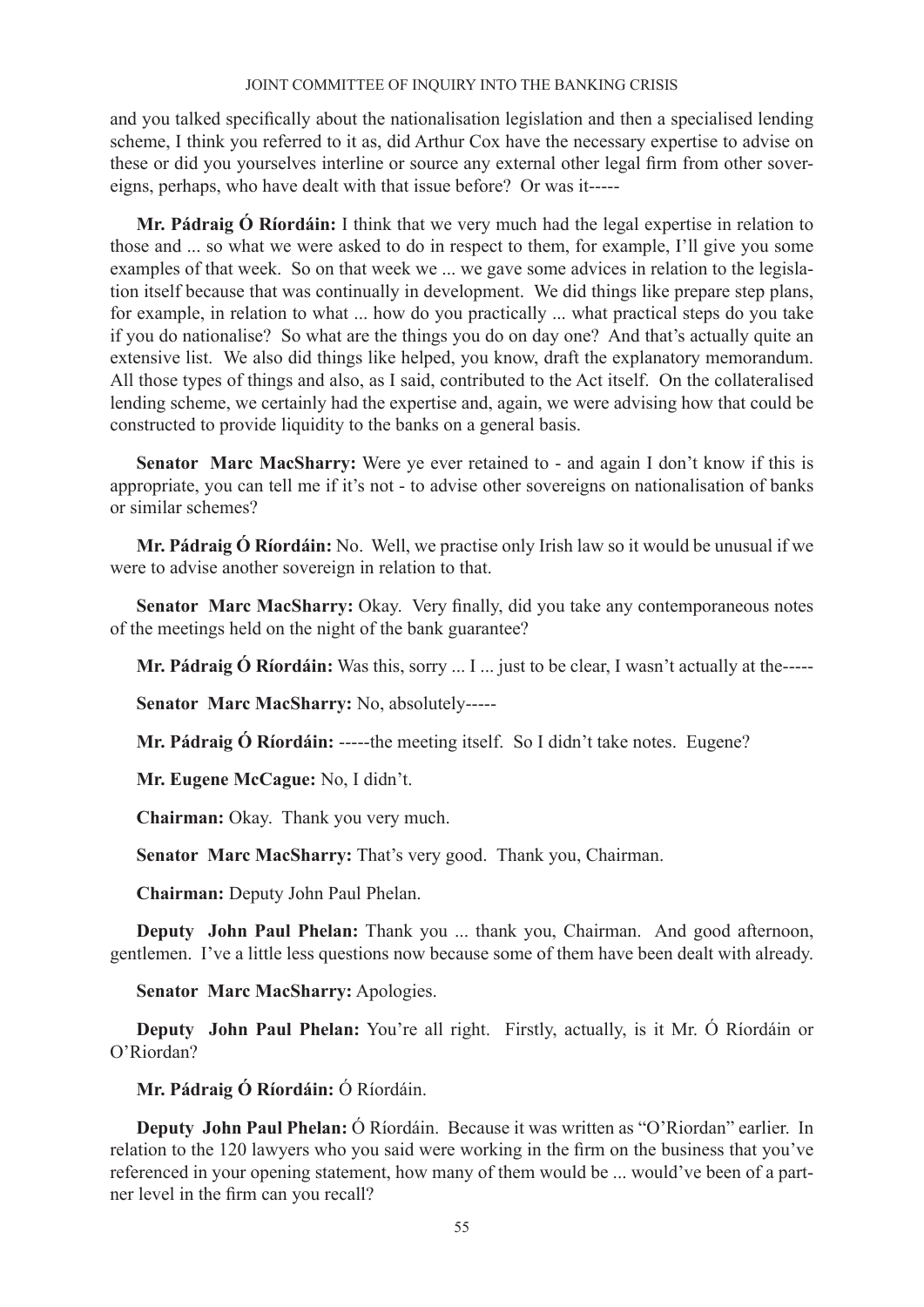**Mr. Pádraig Ó Ríordáin:** I don't have those numbers, Deputy. It would have depended a lot, from time to time, on what precisely the work was. There would have been quite a few partners involved but I don't have the numbers to hand. It's important ... that 120 were not always ... were not working at one given time or another. So that was over a period of seven years where we needed specialist teams to do specialist things. So, for example - very clear example - we'd a ... we had a litigation team that had to do some of the High Court applications in relation to direction orders, those types of things, and then we'd have corporate and capital finance teams dealing with, for example, recapitalisations of the banks or the reconstruction of the banks in 2011. So the 120 lawyers is over that period of time in total.

**Deputy John Paul Phelan:** Was there any point during the seven-year period where the Department of Finance would have been your biggest client or one of your ... one of your biggest, I should say?

**Mr. Pádraig Ó Ríordáin:** Well, again, we don't give that information usually but, certainly, the ... with the level of complexity and work that was ... that was in the task that we were assigned, it would have been one of our bigger clients.

**Deputy John Paul Phelan:** Okay. I want to reference your opening statement, Mr. Ó Ríordáin. Paragraph 13.1 and quote it directly, where you said in the middle of that paragraph that "we had a limited interaction with the IMF in respect of the legal manner in which senior bondholders could participate in burden sharing." Can you, within the parameters that were operating in here today, outline to the inquiry the nature of that interaction that you had?

**Mr. Pádraig Ó Ríordáin:** I think I can, Deputy, on a factual basis, so I'll avoid giving our advices in relation to the matter. But on ... basically, when the IMF came in at the beginning, they very much were focused on burden-sharing with senior bondholders and I think that they saw that - at least the teams that I interacted with - saw that as being an integral part in the overall approach in solving the problem. So we did have some meetings with the IMF in relation to that and the ... there was an IMF ... a lawyer that the IMF had used previously in relation to exactly this work called Lee Buchheit, from Cleary Gottleib, who was brought in and, actually, he gave advice over a day or two, in respect of, you know, how this had been done elsewhere, for example, in Latin America and various other places. So, certainly at that stage, it was quite a focus of the IMF. From my perspective then, that disappeared back into a policy discussion and then it came back from the troika on the basis that there wouldn't be any burden-sharing with the with senior bondholders.

**Deputy John Paul Phelan:** Was your interaction lawyer to lawyer then rather than you to somebody or, we'll say, Arthur Cox in general to somebody operating directly on behalf of the IMF?

## **Mr. Eugene McCague:** No.

**Mr. Pádraig Ó Ríordáin:** No. Some of the conversations would have been directly with the IMF and others that they ... the IMF representatives would have been in the room when some of these things were discussed. And, for example-----

**Deputy John Paul Phelan:** And they would've been the people who we all know and are familiar with in terms of names who were dealing with the IMF matters here in this-----

**Mr. Pádraig Ó Ríordáin:** I think in general terms, yes. Yes.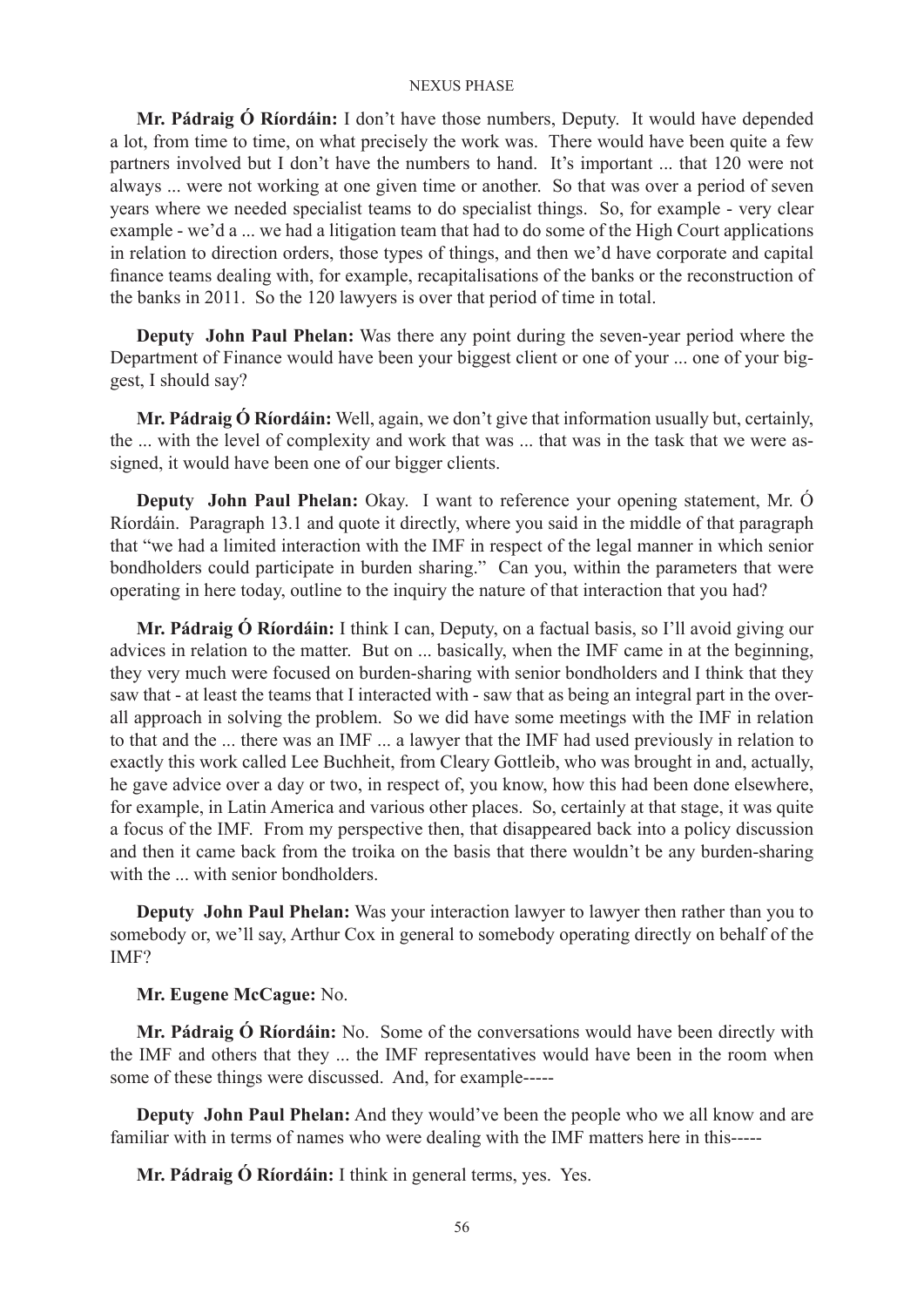**Deputy John Paul Phelan:** Can I turn now, actually, perhaps to Mr. McCague? What was your views - in relation to the night of the guarantee itself - on the responsibility that the State had legally for the banking system or the position of individual banks within that system?

**Mr. Eugene McCague:** Do you mean Deputy, sorry, before the decision was taken or after?

**Deputy John Paul Phelan:** Well, during ... while the decision was being discussed even, I suppose-----

## **Mr. Eugene McCague:** Okay-----

## **Deputy John Paul Phelan:** -----yes.

**Mr. Eugene McCague:** -----well, before the decision was taken - and let's say the decision had been taken - I suppose, if we're looking at responsibility in the sense of responsibility for liabilities, I mean, clearly there's ... in the broader sense, if you take the Central Bank as a part of the State, there was a responsibility for regulation. But if we're talking really about the liabilities, I suppose, until the decision was taken, the responsibility ... or the potential liability on the State would have arisen potentially in relation to the deposit guarantee scheme, where the increases had gone from  $\epsilon$ 20,000 to  $\epsilon$ 100,000. And so if a bank had defaulted on deposits, to the extent there's intended to be a fund to cover that - I don't know what state the fund was in - but to the extent that that fund wasn't able to meet it, then the State I think would have had to step in. So, until the final decision was taken, that would have been the extent of the State's liability. Once the decision on the guarantee was taken, I think it's, again, fairly straightforward which is that for all of the categories of liabilities which are mentioned in the guarantee in relation to the six institutions and for the two-year period of the guarantee, the State was basically saying that they would pay up to creditors to the extent that an individual bank failed to do so.

**Deputy John Paul Phelan:** Okay. In reference to a comment that you made in answer to Senator MacSharry earlier, you said that you - and I think I'm quoting you correctly - you don't remember anyone making an assertion that on ... banks were insolvent on the night of the guarantee in the meetings that you attended. Was there an extensive discussion around the matter of insolvency or the potential for insolvency or that the illiquidity which everybody has acknowledged existed could ultimately lead to insolvency?

**Mr. Eugene McCague:** There was ... I wouldn't say there was an extensive discussion by the time I had arrived but bear in mind that this was getting quite late now - the banks had come in, they'd gone out and so on. I had the clear sense there had been an extensive discussion and there certainly was, to take your last point, a discussion on the fact that, you know, in some ways, it isn't quite binary liquidity versus solvency. I know people have set up the debate, if you like, as such. And, you know, serious illiquidity will ultimately lead to insolvency. So there was a view that if the liquidity issue wasn't dealt with, then obviously it would lead to insolvency. But I don't recall anyone calling it directly and saying, "I believe this bank is insolvent as of tonight."

**Deputy John Paul Phelan:** Can I ... I just want to rewind, there's one point that I forgot to ask Mr. Ó Ríordáin earlier. In relation to the full extent of the seven years that were ... that you're referencing in your opening statement - and you spoke about the 120 lawyers who were employed over that seven-year period, or were working on these matters within the firm - can you inform the inquiry how you were instructed for each of those engagements? Like was there a tendering process for each of them and which of them there were not ... was there not,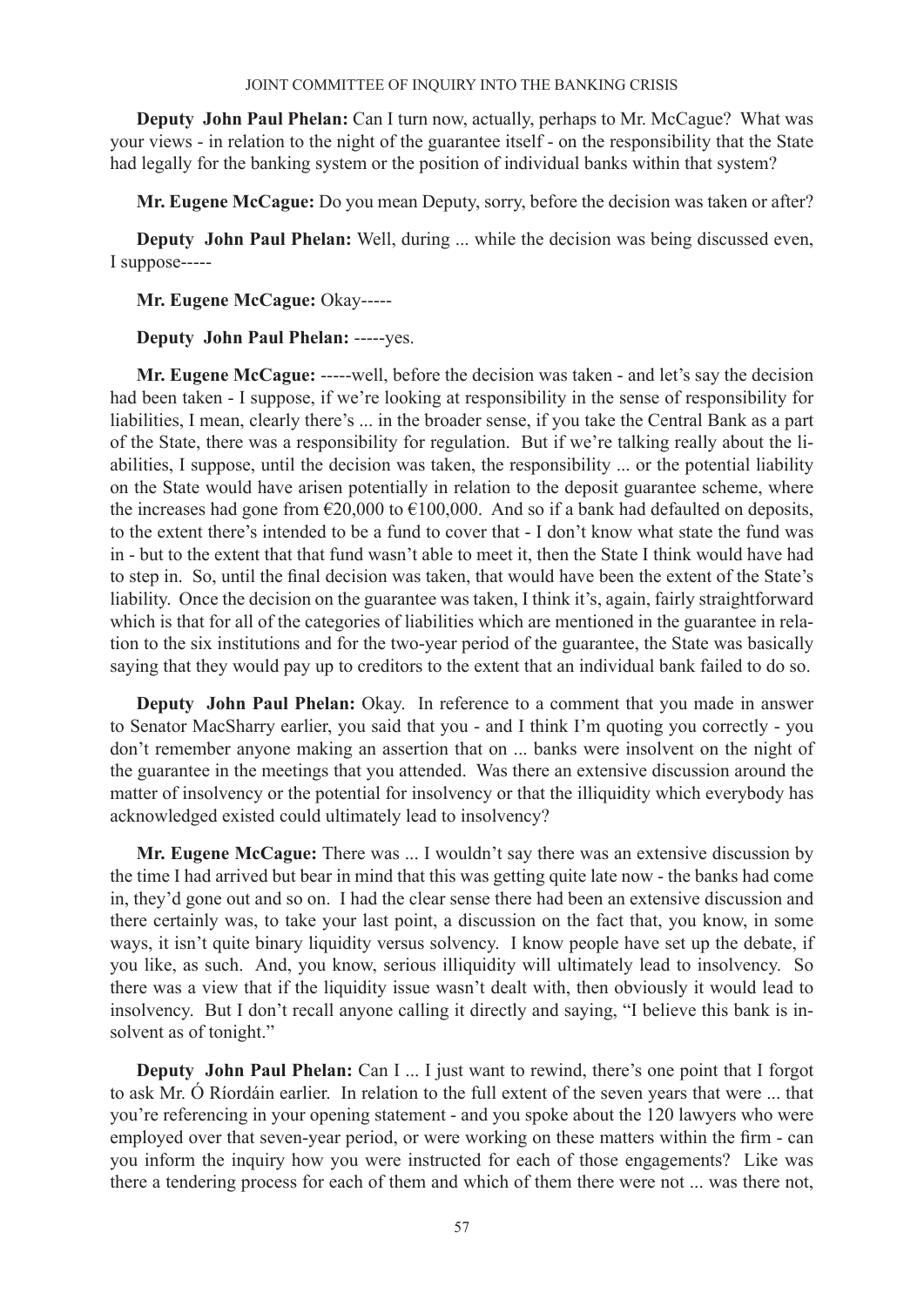potentially, a tendering process?

**Mr. Pádraig Ó Ríordáin:** Sure, Deputy. There was no tendering process at the very beginning because it clearly was an emergency when this happened. The ... over the period of this time I think we did about 19 different tenders, some ... many of which we won, some of which we lost. That would include, for example, tenders in relation to work for NAMA and those types of things as well. So there was ... there was quite a bit of tendering.

**Deputy John Paul Phelan:** I want to turn to paragraph 5.5, which is quite a long paragraph, if I remember, because its got a number of subsections. If I can find it myself. Yes, subsection (e) of your statement, you say that the legal consequences of a failure of a bank could have included the capacity of the ECB to seize the bank's collateral. Can you, maybe, briefly outline what that would have entailed?

**Mr. Pádraig Ó Ríordáin:** Absolutely. So this is just one of the consequences of a bank becoming insolvent. So what would have happened ... and the ECB would have been in no different position, really, from other types of ... well, actually, sorry, it had priority ... would have been in a similar position to other types of derivative counterparties whereby, in order to get liquidity, what the banks would have done is that they would have repoed some of their assets to the ECB. And what happens in that case is that if there's an insolvency event or a bank becomes illiquid, the ECB or, indeed, other derivative parties, would actually then seize that collateral so that they own it, essentially, as collateral for the lending that they'd given.

**Deputy John Paul Phelan:** So, in theory at least, the ECB could have become a ... almost a direct lender to people who held loans.

**Mr. Pádraig Ó Ríordáin:** Not really, because what would have happened ... no, because all the ECB would have taken at that stage in terms of collateral would have been publicly-traded instruments so as ... rather than packaged loans, for example. And that was one of the issues that the banks faced in relation to liquidity because they couldn't just package loans and give them to the ECB. So that was the position in respect of that.

**Deputy John Paul Phelan:** Have you heard of any examples of where that actually happened? Maybe in other jurisdictions or other examples of that.

**Mr. Pádraig Ó Ríordáin:** Well, I suppose, that actually happened here to a certain extent in relation ... once IBRC was liquidated. The promissory notes, for example, that were held at the Central Bank of Ireland at the time ... the Central Bank would have become the owner of the promissory notes and then they were restructured from there. So that's probably the primary example.

**Deputy John Paul Phelan:** Okay. At paragraph 6.3 of your statement you say "Anglo posed the greatest risk to the guarantee and the stability of the banking sector". Again, can you maybe elaborate on that particular statement?

**Mr. Pádraig Ó Ríordáin:** Certainly, Deputy. I think ... and, again, I'd need to be a little bit circumscribed because I'm conscious that there's litigation ongoing in relation to Anglo. But, essentially, once the State guaranteed each of the banks, then the State was, obviously, vulnerable to any default by any of the banks. And, therefore, when it came to Anglo, once confidence started to erode in relation to, you know, the manner in which Anglo was being run, that obviously had quite an impact in relation to whether the guarantee could be triggered. And, you know, a guarantee could be triggered if there was any default in any of the covenants, for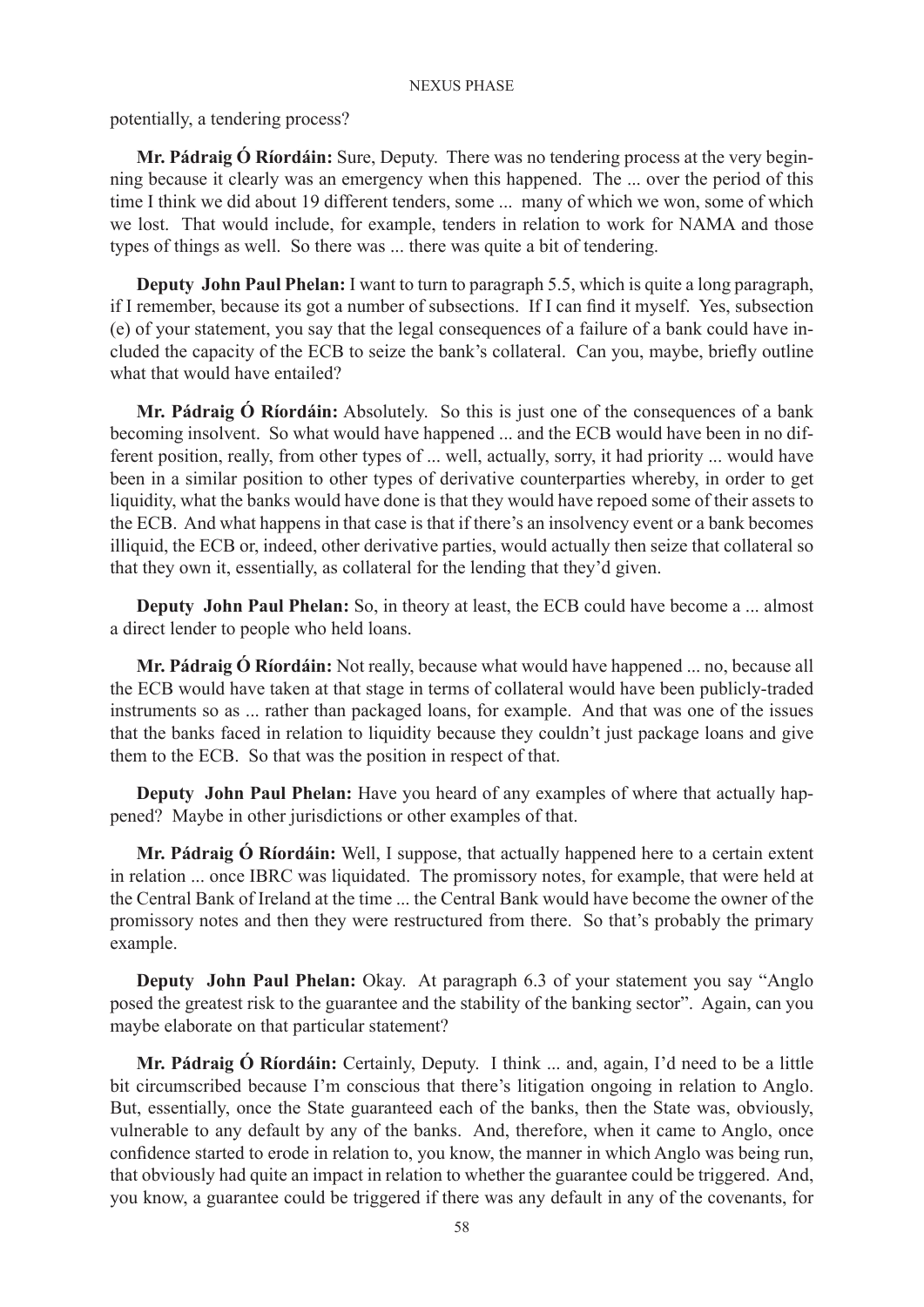example, for ... in any of the financial instruments that the bank held. So when you guarantee like that, you ultimately are responsible for the bank and that, therefore, once the confidence in a corporate governance began to really erode in terms of Anglo, then that really was a trigger, I think, for the State to say "This is really is our obligation, our liability, ultimately, in terms of the guarantee and, therefore, we need to take more extensive control than we have taken in relation to the other banks." And then that's when you nationalise. So you become the owner. You control the board - at least, you appoint the board. And, therefore, you regularise the governance of it to a much greater extent.

**Deputy John Paul Phelan:** Was it your advice to the Department that Anglo was of such systemic importance that the consequences of its failure would have impacted on the industry in the manner that you've outlined?

**Mr. Pádraig Ó Ríordáin:** No, Deputy, because it would be beyond my expertise, frankly, to do that. So that judgment would be made by ... from the financial perspective. So that would be Department of Finance, I suppose the Central Bank. My lens in terms of all of this would be much more just the legal perspective.

**Deputy John Paul Phelan:** Okay. In evidence to the inquiry, Professor Honohan, Governor of the Central Bank, spoke about the merger of EBS and AIB and the merger of Anglo and INBS and he said it "seemed a largely pointless cosmetic exercise". That's from page 7 of his statement that he gave to the inquiry. He also said that the exercise was "pressed on the Irish" authorities by the Troika". You would have been involved, obviously, at the time in advising the Department. Were you aware of those pressures that Professor Honohan ... external pressures that he alleges to have been coming from outside?

**Mr. Pádraig Ó Ríordáin:** Yes, Deputy, and in general terms, yes. So what happened was when the troika came in, the troika required that the banking sector would be reorganised in a sustainable manner. And at that stage, INBS, for example, was still out on its own as an entity and it needed to be resolved. It needed to be put on a footing that actually was sustainable in the longer term. And the decision was made to roll that into Anglo to form IBRC and that combined essentially perhaps the two most troubled banks. So the purpose of that at the time, certainly as I understood it and as, I suppose, we executed it or helped execute it, was that the ... that the idea was to reform the Irish banking sector into the two pillar banks, Bank of Ireland and AIB. And then EBS ... then ILP as a third bank, which actually had a potentially sustainable future. So I have to say that I would see logic in that because clearly something had to be done with INBS and EBS too was a very, very small institution at that stage and clearly also was troubled.

**Deputy John Paul Phelan:** So would I be correct ... I'm not trying to put words in your mouth, but you have a difference of opinion as to what Professor Honohan said? His quote again was that it "seemed a largely pointless [and] cosmetic exercise".

**Mr. Pádraig Ó Ríordáin:** Well, I wouldn't contradict Professor Honohan for one second because he clearly has a very different lens on this than I would have. So he has a lens of the ... you know, financial stability and finance generally in terms of the country's economy. My view is just I would say that there's a logic in saying that if you have a number of banks that seem unsustainable in the longer period of time, you do need to consolidate them or you need to take them off the pitch in some way. This was just the way that it was decided to do that.

**Deputy John Paul Phelan:** Again, just to rewind to maybe one of my earlier points in relation to burden sharing, paragraph 12.3, you refer to ... of your statement, you refer to the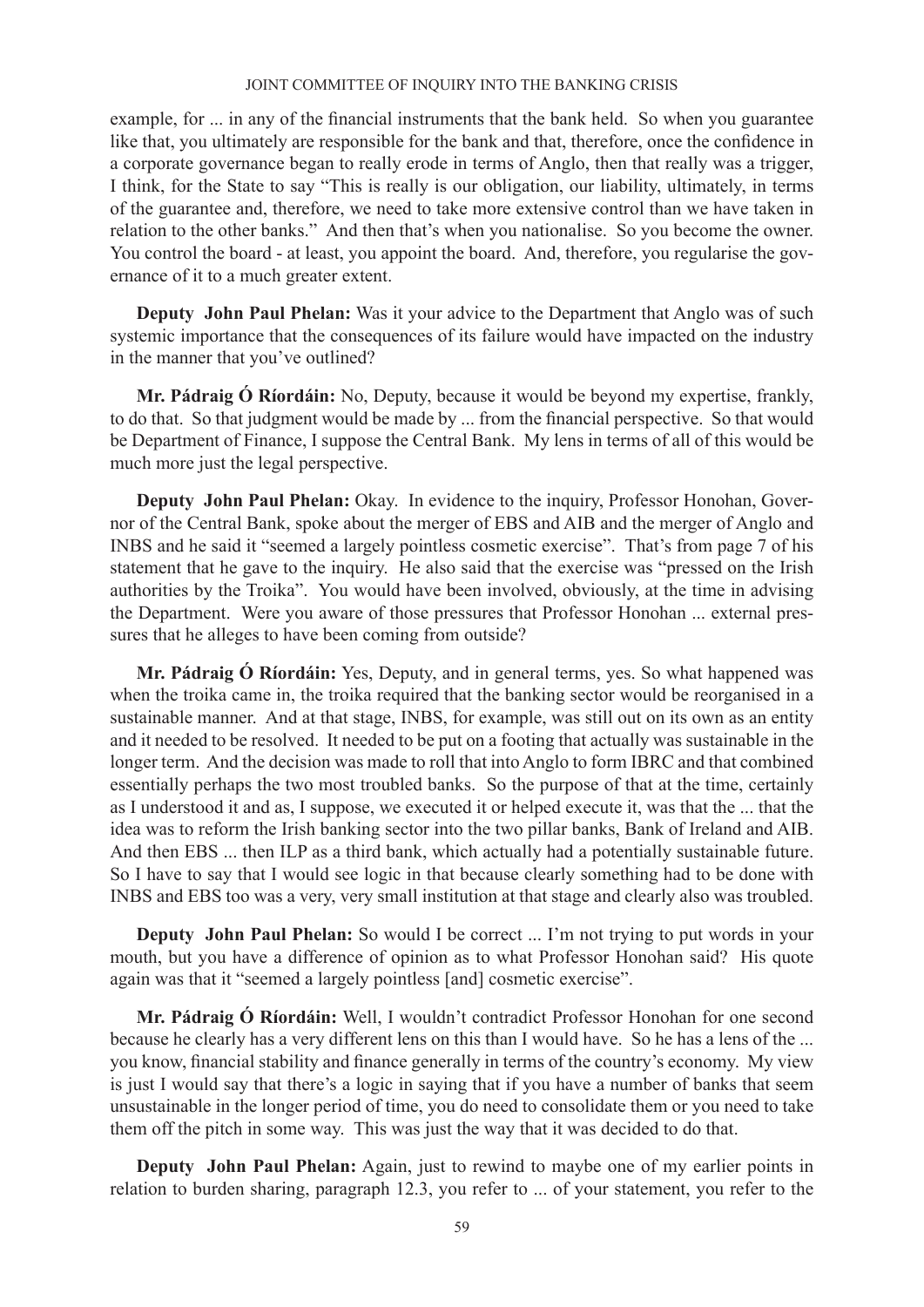burden-sharing of deposit holders. Again, within the narrow constraints in which we're operating, were you ever asked to provide advices in that particular window, if you like, as to the possibility of burden-sharing with deposit holders?

**Mr. Pádraig Ó Ríordáin:** No, I wasn't.

**Deputy John Paul Phelan:** Okay. All right. Thank you very much.

**Chairman:** Thank you very much. Our next questioner is Senator O'Keeffe. Senator, you've ten minutes.

**Senator Susan O'Keeffe:** Thank you, Chair. What was your ... sorry, gentlemen, thank you. What was your advice to the Department on the actual legal position regarding the deposit guarantee scheme? Now, I appreciate you may not have had, so if ... that's fair enough. That was approved by Government on 20 September, which I appreciate was prior to your coming on-----

**Chairman:** Phone interference there, Senator.

**Senator Susan O'Keeffe:** I'm sorry. But wasn't enacted until ... in legislation until next ... until the following year. So did you have any hand, act or part in that?

**Mr. Pádraig Ó Ríordáin:** No, Senator, we didn't. So that was already a decision that had been taken before we came in.

**Senator Susan O'Keeffe:** Okay. So if we go back then to your appointment, were ... how did it come about that you were appointed on 24 September? Had you been forewarned, maybe earlier on in the month, that such a ... or was it an out-of-the-blue moment? And could you just tell us how that happened?

**Mr. Pádraig Ó Ríordáin:** Well, it was quite out of the blue, Senator. So I got a call that morning, quite early that morning, and I was asked to come down to attend a meeting at the Department of Finance which I did. So, as I said earlier once I got down to the Department of Finance we were then briefed on what the position was generally.

**Senator Susan O'Keeffe:** Right. And was that described to you then as an emergency or a crisis or what were the words that were used to explain how you'd got a call out of the blue?

**Mr. Pádraig Ó Ríordáin:** Well, I'm not sure that that was ... those words were used in the call ... the original call to me, but certainly it was quite evident when we got down and were briefed, that this was very urgent, as a situation, a very dangerous situation.

**Senator Susan O'Keeffe:** And, forgive me, well ... perhaps people don't understand ... maybe watching ... the public at large, but why the State would need to, if you like, employ outside lawyers to work, if you like, effectively with the Attorney General's office in order to produce legislation that, in fact, we're supposed to be able to do ourselves. So why was that that you were brought in at that point?

**Mr. Pádraig Ó Ríordáin:** Well, Senator, it's a very good question. The reason is this. The Department of Finance ... we advise the Department of Finance. So if you take the Attorney General's office which did a really great job in respect of the entirety of the crisis, their job is to provide the legislation on the infrastructure. But in a crisis like this, there's a lot more to be done, essentially. So, for example, in terms of understanding, you know, banks' capital, their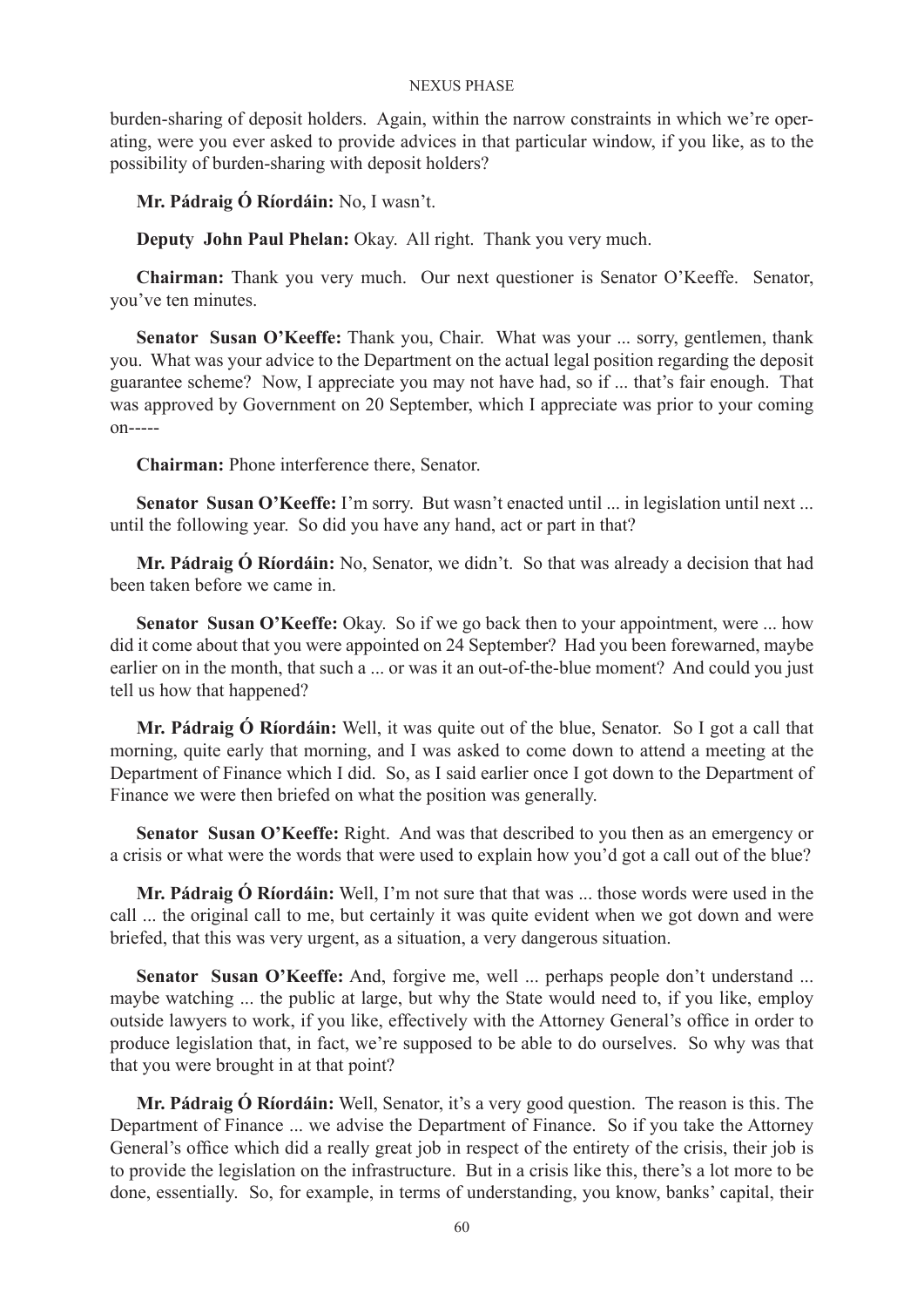financial instruments, transacting with banks - so a lot of this is contractual as well - there's a lot of other legal work that needs to be done which the Attorney General's office wouldn't generally do.

In terms of our input in terms of the legislation that the Attorney General's office was producing, our job really was to say "Well, how does this work, you know, out in the banking world?" So, in other words, that we would bring the experience of how this would actually legally impact the banks, how ... you know, how the legislation could be drafted in a way that actually effected in practical ways, in the actual banks themselves and the banking sector, what it was that the policy needed to achieve.

There's also a question of resource. I mean, for example, you know creating that step plan in the ... and this was only the first week, but creating that step plan for nationalisation, what do you actually do, you know, when the legislation is brought in? Those types of tasks would not be tasks that the Attorney General's office would, generally speaking, do.

**Senator Susan O'Keeffe:** I think you said that you weren't given a timeline ... you weren't told, I don't think, that "We need this by Friday," or "We need this by Monday." Am I correct? Did I understand that correctly?

**Mr. Pádraig Ó Ríordáin:** Yes, you are, yes.

**Senator Susan O'Keeffe:** However, you have observed that it was clearly a very serious situation, so-----

## **Mr. Pádraig Ó Ríordáin:** Yes.

**Senator Susan O'Keeffe:** -----what sort of sense did you have - and your team - about when you were meant to be delivering something, even if there wasn't a specific date given?

**Mr. Pádraig Ó Ríordáin:** No, absolutely. There was absolutely a general urgency that everything needed to get done and the preparation that needed to get done, that it needed to get done as soon as possible so, you know, over those days we all worked as a team, not just our firm but, as a team, worked extremely hard over those days. We didn't know precisely when, you know, the work that we were doing would be needed, but we knew that there was a decent chance it would be needed imminently. And obviously the function of the Department of Finance at the time, who we were advising, was to make sure, I suppose, that they had the options in place in terms of any Government decisions that might be made and we were working to that.

Senator Susan O'Keeffe: Just to be completely clear: in the end, if you hadn't come in, if you hadn't been called was there already in existence sufficient legislative capacity for either nationalisation or a guarantee?

**Mr. Pádraig Ó Ríordáin:** Yes, I think there certainly was. So there was ... when we came in there was already a very advanced Bill that had been prepared by the Attorney General's office, which dealt with nationalisation and which also had sections in there enabling the Minister to provide financial assistance to individual banks. So that was all very much in train. So the work that we did, essentially, over those couple of days was just to maybe help, you know, perfect that and give our views in relation to it so the Attorney General's office could take that on board. But that legal infrastructure was already prepared.

**Senator Susan O'Keeffe:** You say, I think perhaps it's Mr. McCague, you say you attended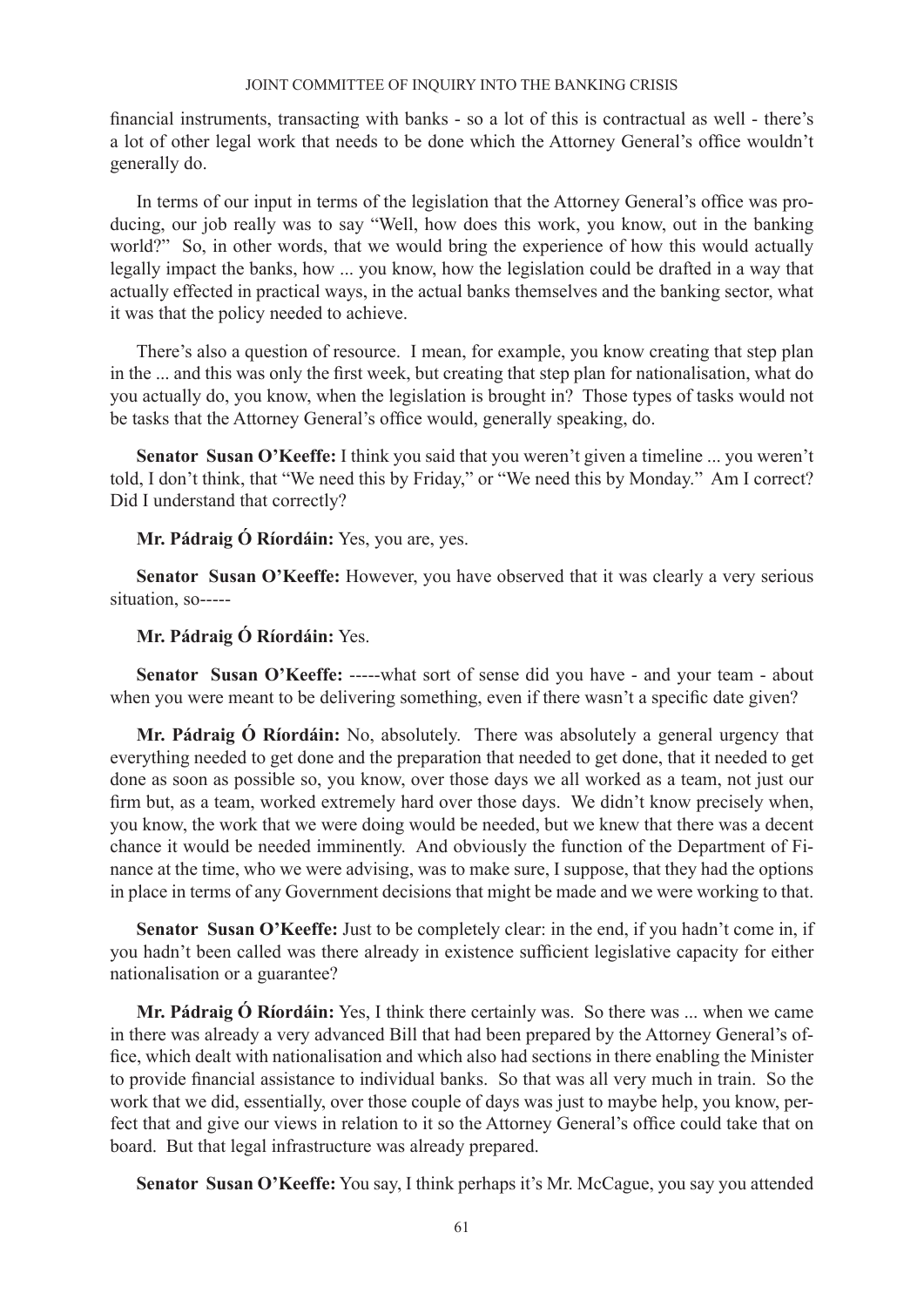a meeting on Sunday, 28 September:

in the offices of [the] NTMA with representatives of the Department of Finance, NTMA, the Financial Regulator's office ... other advisers. There was further discussion on the loan books of the banks, particularly of Anglo. Following that meeting, we continued to progress the draft Bill.

So how did that meeting inform or change the way in which you were working or did it? What was the purpose of the meeting?

**Mr. Eugene McCague:** Well, if I take this, it didn't change the way we were working because we went back to drafting the Bill. The purpose of the meeting, I think, was, in fact I've now learned, although I didn't know earlier, that the purpose of the meeting was a follow-up from a meeting on the Friday, which we hadn't been at. But it was essentially, as I say, a series ... there had been a series of meetings, of briefings as to how ... what the loan books were like, the first one being on Wednesday, the 24th which was our first day. It's in the core documents. It's dated Thursday, 25th but I think our view is, as others have, that it was the 24th. So the general discussion that day was a further update on what was happening. Merrill Lynch had produced the paper, the slideshow if you like, on the 26th I think and then they had the narrative paper that morning and I think the ... they didn't go through it in detail but they went through the options, which were the same options that had been discussed before.

**Senator Susan O'Keeffe:** Given that several days, as in banking days, had passed between you being appointed and that meeting, was there any reflection on activity during those banking days that changed the situation? Made it worse, made it better, *status quo* for the actual banks, do you remember?

**Mr. Eugene McCague:** Well things weren't getting better, I can certainly say that to you and I think the general sense was that things were getting worse but the difference is there was so much catch-up for the likes of the advisers like Merrill Lynch who, in fairness to them, had only come in on the Wednesday and what was happening was a detailed analysis of loan books and no matter what resources you put into that, that's a slow and painstaking process. I don't recall at that meeting, maybe I'm ... not to mix up two stories. I don't recall at that meeting there being updates on liquidity, I mean, we weren't necessarily being told about liquidity. But to the extent that there was a theme or a tone around the meeting, it certainly was that things were getting worse and not better.

**Senator Susan O'Keeffe:** The NTMA made clear to us in evidence that they were of the view that the model, so to speak, for Anglo and INBS was broken, it was a broken model that they were functioning under and that effectively they were insolvent. Did they make that view known to you, not necessarily in the succinct way they've done it here, but in the conversations were they making that clear? Because obviously you were at a meeting with them, more than one possibly.

**Mr. Pádraig Ó Ríordáin:** Will I take that? Senator, I certainly recall that view. I don't recall whether that was at that particular meeting because of course there were so many meetings afterwards but certainly I recall that view. And the view was a very straightforward one and, of course, in hindsight it was absolutely correct, which is that, you know, both INBS and Anglo funded their book with short-term debt to a certain extent and, in fact, to quite a material extent. And that meant that they were relying on the international capital markets being open to them at any given time. So, put very simply, they would borrow money for three months and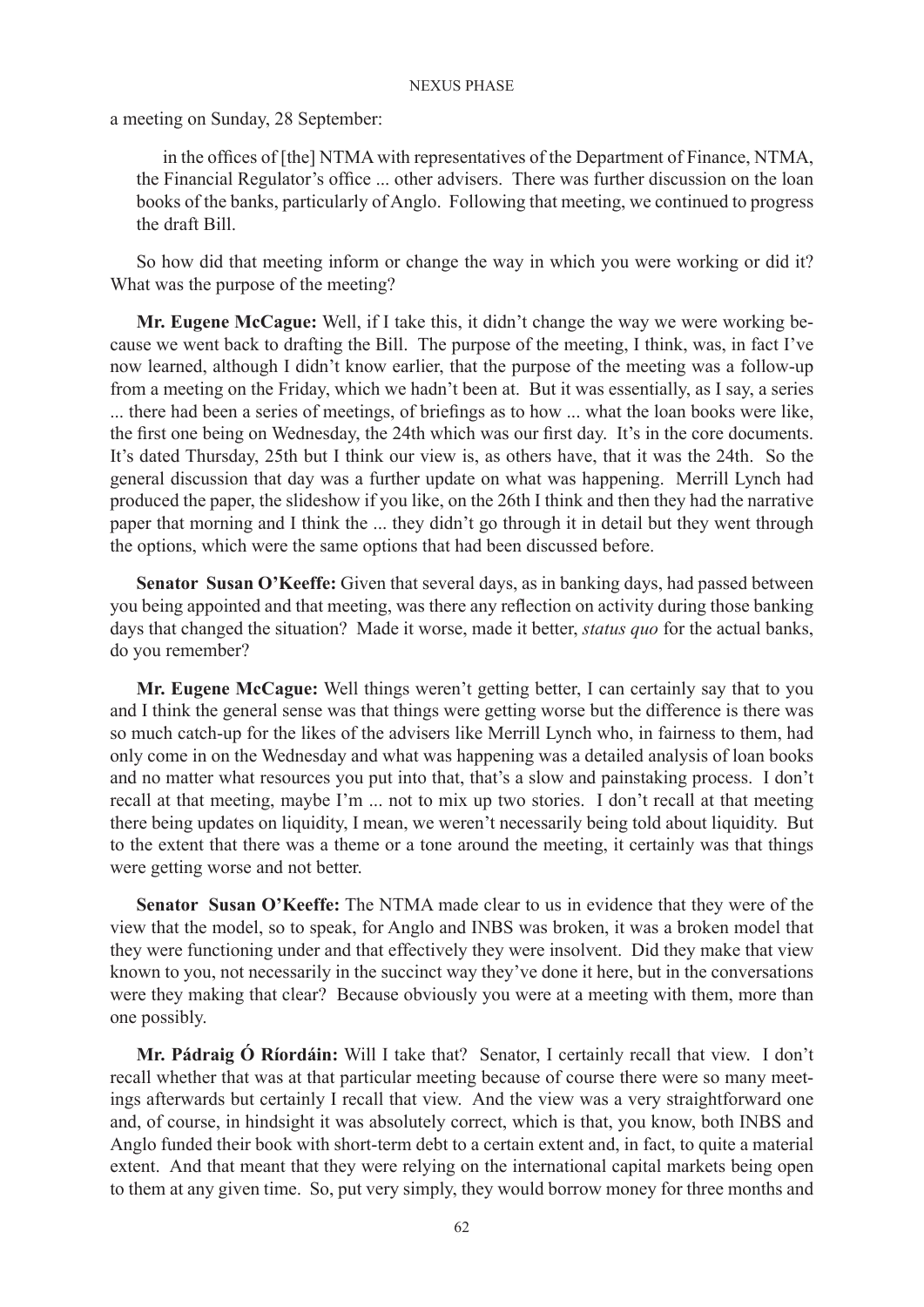lend it to you for seven years, and therefore they had to keep renewing that money. Once the international capital markets closed, then obviously they ran out of funding. And that was why it was quite broken and also, of course, both Anglo and INBS were just pure property lenders, so they were monoline lenders. So the combination of those two things, I think, is exactly what the NTMA was pointing to and certainly that was a theme from early on but whether it was at that meeting or not, I can't recall.

**Senator Susan O'Keeffe:** Okay, so as monoline lenders with broken models, so to speak, were you in a position where you had to satisfy yourselves as lawyers with offering legal advice that the banks were all solvent? Did you have to stand back yourselves and go, okay these banks are solvent or they're not solvent, or were you just able to rely on, as it turned out, the Central Bank and the Financial Regulator's observation?

**Mr. Pádraig Ó Ríordáin:** Well, we had to rely on that observation because working out whether a bank is solvent or insolvent is very much a financial task, Senator.

**Senator Susan O'Keeffe:** But you'd heard the NTMA tell you that the models were broken and that they were in a bad state. And now you heard the Central Bank telling you they were solvent so were you, in your own mind going, okay I have to make a judgment call here or would it have made any difference to your advice?

**Mr. Pádraig Ó Ríordáin:** Well it certainly wouldn't have been part of our role to make a judgment in relation to solvency-----

**Senator Susan O'Keeffe:** No, but I'm asking ... I'm sorry maybe I'm misplacing the question-----

**Mr. Pádraig Ó Ríordáin:** Excuse me, yes.

**Senator Susan O'Keeffe:** As lawyers offering legal advice on the legislation, did you have to satisfy yourselves that banks that you were offering advice about were solvent, or not?

**Mr. Pádraig Ó Ríordáin:** No.

**Senator Susan O'Keeffe:** No?

**Mr. Pádraig Ó Ríordáin:** No.

**Senator Susan O'Keeffe:** Why not?

**Mr. Pádraig Ó Ríordáin:** Because ultimately the policy that was adopted was a policy that was adopted, so our role was very much to effect that and to work out what legal infrastructure was required, whether the bank was solvent or insolvent.

**Senator Susan O'Keeffe:** So your advice wouldn't change if ... let's say if you knew bank A was insolvent-----

**Mr. Pádraig Ó Ríordáin:** Yes.

**Senator Susan O'Keeffe:** -----would you have offered different advice?

**Mr. Pádraig Ó Ríordáin:** Well if bank A was insolvent then we would have been asked to advise, well, now that the bank is insolvent, what do you do? And we were never asked to advise in relation to that. Until of course, INBS was ultimately liquidated. But certainly in those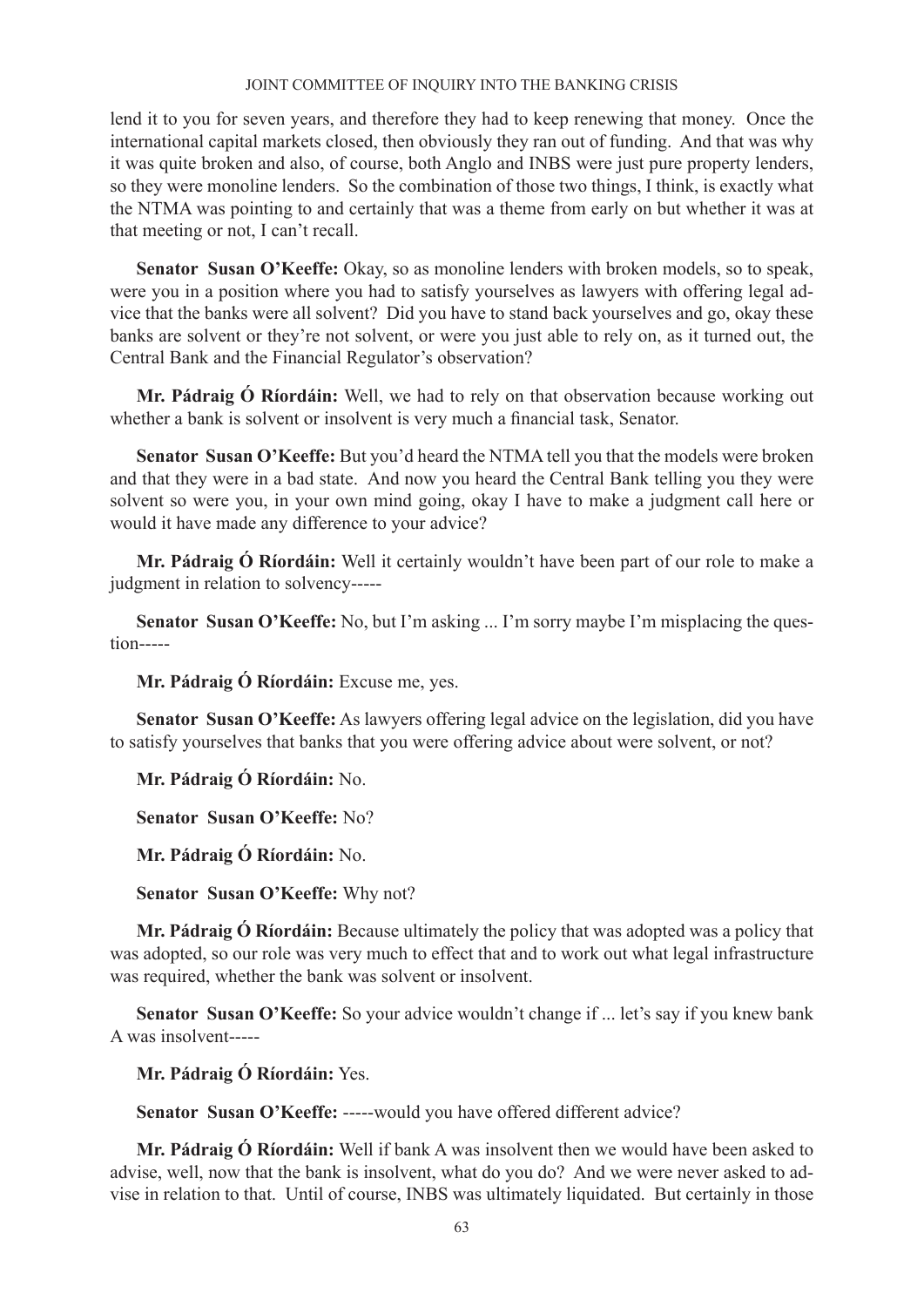days, we weren't asked to do that because again the policy of the State was very much to stand behind each of the banks and keep them solvent.

**Senator Susan O'Keeffe:** Can I just ask for one clarification?

**Chairman:** Quickly.

**Senator Susan O'Keeffe:** And that is just, the NTMA was saying to you that the ... those two were monoline banks?

**Mr. Pádraig Ó Ríordáin:** Well, my recollection was that that was certainly a part of the discussion and I think it was probably part ... in fact, it was part of the view of the NTMA, yes.

**Senator Susan O'Keeffe:** Thank you.

**Chairman:** Senator Barrett.

**Senator Sean D. Barrett:** Thank you, Chairman, and welcome to our two visitors. Just taking up Senator O'Keeffe's point and it's covered in paragraph 9.8 of Mr. McCague's presentation and it says that "the Taoiseach asked Mr. Hurley on a number of occasions for his advice as to whether, in the Central Bank's view, Anglo was insolvent". Didn't the Taoiseach ask the wrong person? That was Mr. Neary's responsibility, he was micro and Mr. Hurley was macro.

**Mr. Eugene McCague:** Well, my recollection was he asked Mr. Hurley first, but my recollection as I go on to say is that I believe that Mr. Neary then came into the room and that the Taoiseach asked him that as well. But I'm fairly sure that it was Mr. Hurley was asked first. He asked both of them and they both gave the same answer.

**Senator Sean D. Barrett:** But he did ask Mr. Hurley first, isn't that-----

**Mr. Eugene McCague:** He did, yes. Well, that was because Mr. Neary wasn't there. My recollection is, and I think actually this is borne out in their own evidence, that Mr. Hurley left at some stage and then Mr. Neary came in at some stage. I can't remember the exact details.

**Senator Sean D. Barrett:** Because, as you know, we've changed those arrangements since. It was an issue at the time, as to whether that division was ... ever made any sense. And Senator O'Keeffe has spoken with you about the issue of whether it was liquidity, as Mr. Hurley said, or in fact it was the wrong business model, insolvency, and the NTMA believed that and they were in the building. And certainly the other ... the major banks believed it and they were in the building so unfortunately, it was ... it may have been a minority view, the one that prevailed, that it was liquidity and not solvency that ... the business model being unsustainable.

In Mr. Ó Ríordáin's presentation, and I thank him for it also, at 6.1, "the State ... formally accepted responsibility for most of Anglo's liabilities when it issued the guarantee in September 2008". Didn't the State believe, and everybody believe, that was for  $\epsilon$ 1.5 billion and not a bill for €30 billion? Could anything have been done to say, we understand, as of now we're accepting  $\epsilon$ 1.5 billion and not any higher number and certainly not  $\epsilon$ 30 billion?

**Mr. Pádraig Ó Ríordáin:** Well, Senator, the point I'm making in relation to the €6.1 billion, is just the legal impact that nationalisation had, so the legal impact that nationalisation had, all that that did essentially was the State took ownership of Anglo at the time. But the point I was making is that actually the State was already on the hook for Anglo, from the time of the guarantee, essentially, so therefore in, in nationalising Anglo, it wasn't taking on any more li-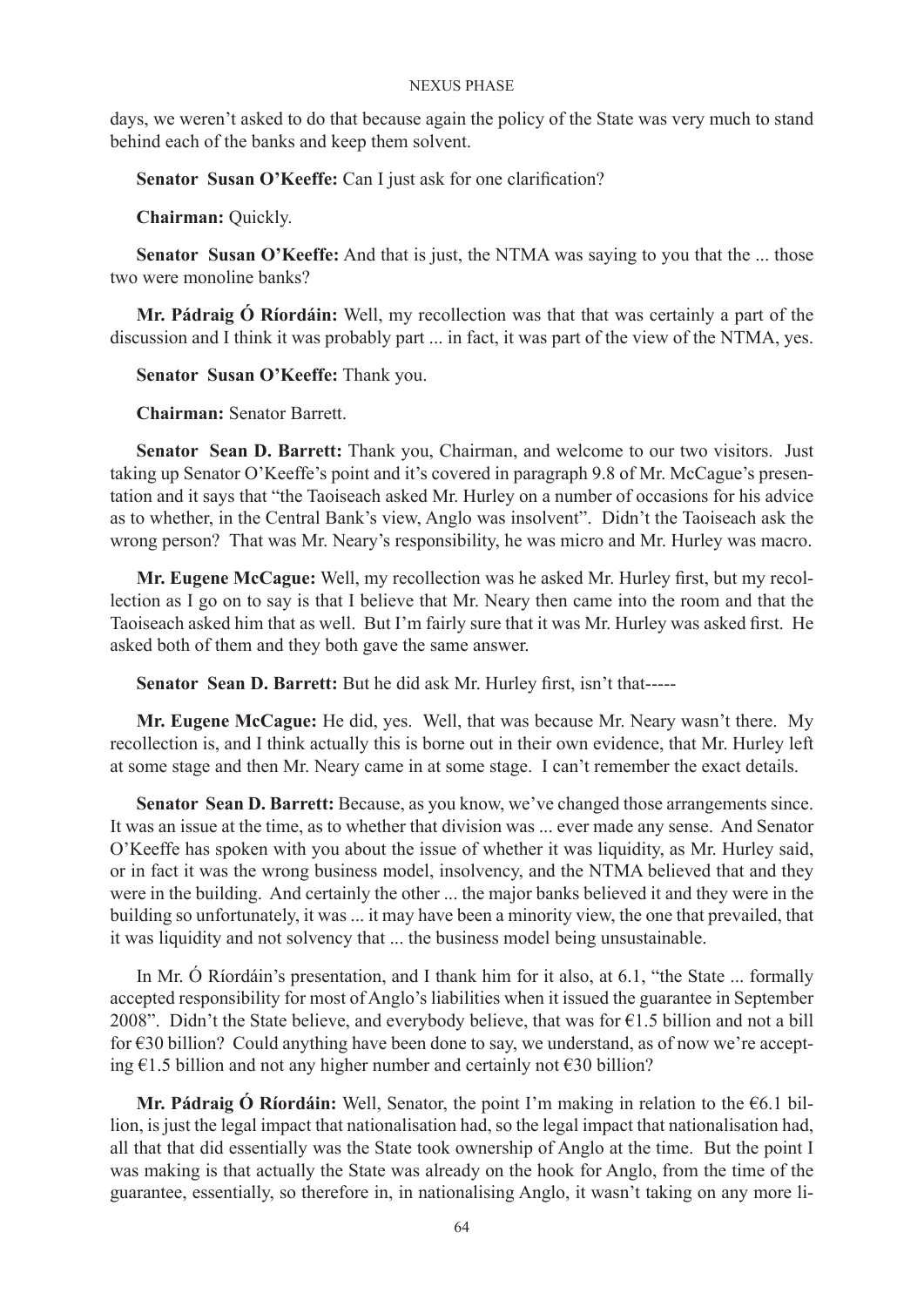ability. But, certainly, I mean, my recollection of the early days was clearly it wasn't known that there was going to be a  $\epsilon$ 30 billion gap.

**Senator Sean D. Barrett:** Would it be possible to design contracts which would specify the amounts so that that, kind of, cost escalation, or, indeed, moral hazard problem wouldn't occur afterwards?

**Mr. Pádraig Ó Ríordáin:** Well, I think you'd have had to do that before the guarantee was given, and, you know, with any guarantee, you can put conditions on it and you can limit it, but I think in the circumstances that would have voided the guarantee of its effect really, which was to give people confidence in effect, depositors, for example, and other people confidence so they could continue to do business with the bank.

**Senator Sean D. Barrett:** But that leaves the taxpayer completely exposed to a massive escalation in the bill.

**Mr. Pádraig Ó Ríordáin:** Well, yes, I mean, the guarantee, that's exactly what happened. So, you know, the guarantee and the overall the ... financial sector generally did leave the taxpayer with that bill. I think too it's very important in that analysis, Senator, to remember that the losses that had occurred in the system, you know, predated the guarantee and were there in any case, so they had to fall at some stage.

Senator Sean D. Barrett: But we didn't really know what we were guaranteeing, that there was hidden losses in there.

**Mr. Pádraig Ó Ríordáin:** Yes, certainly. That was my understanding at the time, yes.

**Senator Sean D. Barrett:** Could due diligence have a different interpretation in case we have this repeated in the future? Could people have actually gone in and provided the estimate back to those in Government Buildings on 29 September, "This is what you're really getting into, not what you've been told"?

**Mr. Pádraig Ó Ríordáin:** I think, theoretically, yes, Senator, but that's a very, very long and very extensive exercise. That was, ultimately, done by the Central Bank, for example, in its PCAR and it's PLAR exercises, and that is a very, very extensive exercise. The other thing to remember at the time is that things were moving very quickly, so I suspect, and this is more of a financial question rather than a legal question, but if you had gone into the banks at the time and assessed the assets, you'd have been assessing them against probably the conditions over the previous number of months, as opposed to the conditions that were to come. So, again it's hard to say, I would say, whether that would have ... even if you had had the months that it would have taken to do that job, whether it could have been benchmarked correctly in the circumstances.

**Senator Sean D. Barrett:** And finally, your point on, on page five, there was no bank resolution available to the Government to resolve it in a controlled manner. Has that been rectified?

**Mr. Pádraig Ó Ríordáin:** It has now. I mean, it's been rectified. Firstly. we brought in ... well, the country brought in, in 2011, a domestic resolution scheme and the troika had required us to do that. But more fundamentally, just this year, from 1 January, the European Union has brought in the BRRD, the banking resolution and recovery directive, which actually does that in a comprehensive way. And it took the European Union, you know, five or six years just to formulate that. So that is a resolution regime that involves bail-ins, for example, that involves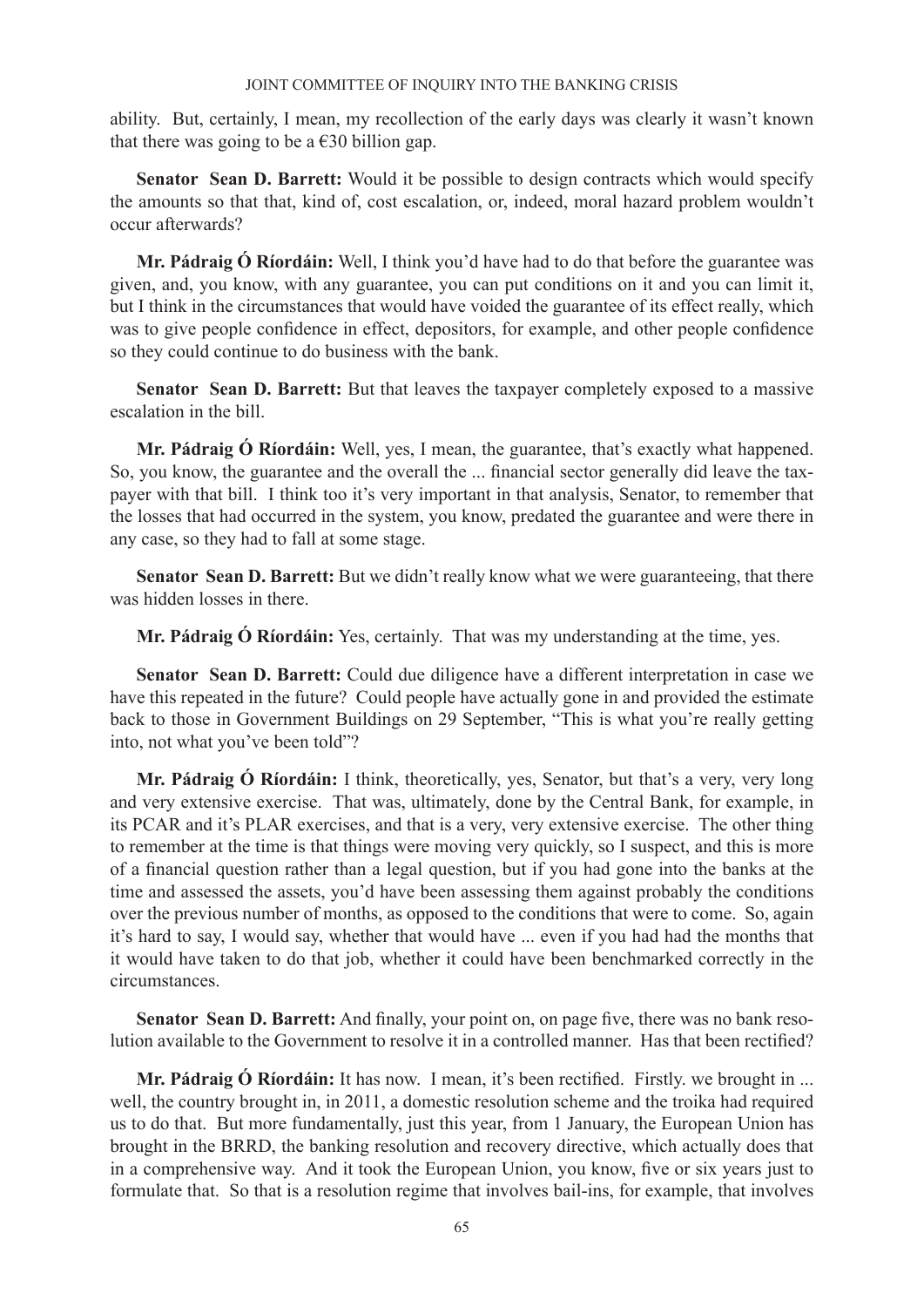bad banks, that gives all the tools that are required. In 2008, Senator, across Europe, most countries were actually without banking resolution legislation, and it's important to remember that no retail bank in the eurozone had ever been liquidated, so that's why at the time there wasn't, in any country, for example, in the UK as well, that there wasn't a pre-existing resolution legislation. But that is there now on the basis primarily of the new directive but also of our domestic legislation.

**Senator Sean D. Barrett:** Thank you very much gentlemen. Thank you, Chairman.

**Chairman:** Thank you very much. The next questioner is Deputy Kieran O'Donnell. Deputy O'Donnell.

**Deputy Kieran O'Donnell:** Thank you, Chairman. Welcome, gentlemen. Was there any reference to the advice given by Mr. Alan Gray earlier to the Department of Finance or by him again when requested to by the Taoiseach during the break in the meeting on the night of the guarantee?

## **Mr. Eugene McCague:** No.

**Deputy Kieran O'Donnell:** Okay, can I ... Mr. McCague, can I take you to your statement and, more particularly, point 6 ... and you state: "On Sunday, 28 September, I attended a meeting in the offices of the NTMA". Who were you employed by? Were you employed by the Department or the National Treasury Management Agency?

**Mr. Eugene McCague:** No, we were employed by the Department at the time. I think the NTMA were ... provided the room, so to speak. In fact, I think I read some other witness gave evidence that it was to ... there were too many photographers and various other people gathered around the Department, so the meeting was held in the NTMA, but we were retained by the Department.

**Deputy Kieran O'Donnell:** And at that particular meeting ... you finish off by saying that there was:

representatives of the Department of Finance, NTMA, the Financial Regulator's office and other advisers. There was further discussion on the loan books of the banks, particularly of Anglo. Following that meeting we continued to progress the draft [nationalisation] Bill.

So, at that meeting, what views were given by the National Treasury Management Agency, what views were given by the Financial Regulator, the Department of Finance as regards doing legislation around the nationalisation of Anglo and Irish Nationwide Building Society?

**Mr. Eugene McCague:** To be honest, Deputy, I can't remember the details of that meeting or what views were expressed by individual people, but the draft legislation for nationalisation was an ongoing piece of work and, you know I, I think we were still on alert, if I could use that word, that the legislation needed to be ready, if it was needed.

**Deputy Kieran O'Donnell:** So was there discussion around that time, and, more particularly, you had discussions on the loan books of the banks, particularly Anglo. Was there a discussion around that time ... two aspects: No. 1, around the solvency of the banks, more particularly Anglo, and was the discussion around that ... were you under the impression that it was still policy to look at putting in place legislation to nationalise Anglo?

**Mr. Eugene McCague:** Yes, I believe that still at that stage the, the view of the financial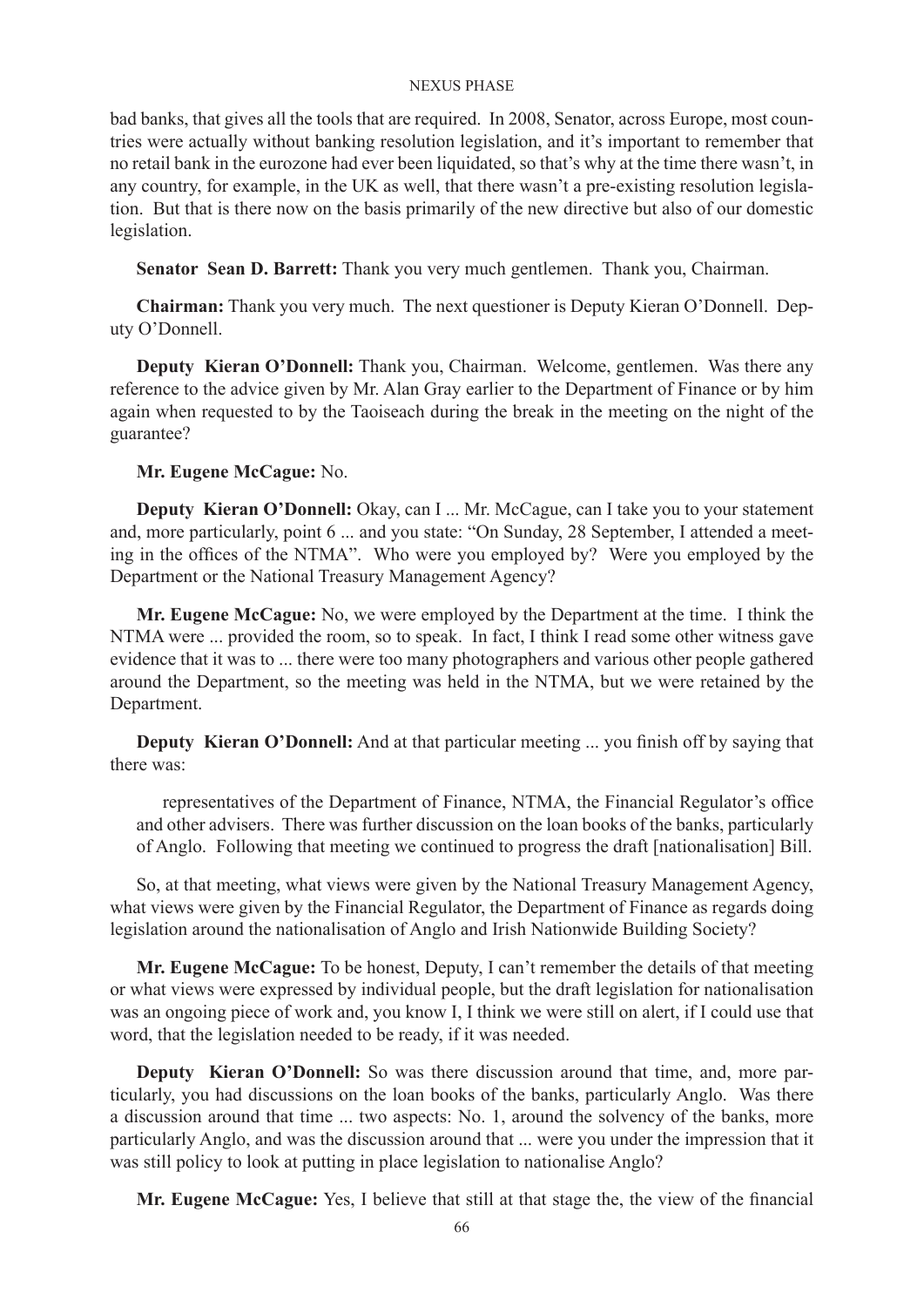advisers was that Anglo was solvent. That was the information that was coming through. There was some, you know, concern that the advisers hadn't been in place that long. This was all very, very much-----

**Deputy Kieran O'Donnell:** Merrill Lynch were the advisers for-----

**Mr. Eugene McCague:** Merrill Lynch, but I think at that stage there certainly wasn't any sense that they were saying that it was insolvent. But, perhaps, to come back to a point that somebody else asked me that might explain it, even if it had have been declared, let's state, objectively everybody had agreed it was solvent that day, I don't think, logically, they would have stopped the legislation being prepared because, as I think we said earlier, illiquidity can lead to insolvency, so even if their balance sheets were very strong, and even if their assets greatly exceeded their liability, if the liquidity crisis continued and if it wasn't addressed in some way, they could have ended up being insolvent and therefore having to be nationalised. So I think that probably explains why the work was being continued-----

**Deputy Kieran O'Donnell:** But, at that particular meeting, were all the parties working on the basis that you were putting legislation in place to give effect to the nationalisation of Anglo and Irish Nationwide?

**Mr. Eugene McCague:** They were all aware that we were putting ... getting drafts ready in case they were required, absolutely.

**Deputy Kieran O'Donnell:** And there was no question of a discussion around the guarantee at that meeting----

**Mr. Eugene McCague:** The guarantee was discussed as one of the options but it certainly wasn't discussed in any detail in terms of the shape or size or form of it, and it wasn't, if I could call it, certainly in my presence, it wasn't at that stage, if I could call it, the primary option.

**Deputy Kieran O'Donnell:** What was the primary option?

**Mr. Eugene McCague:** Well, I don't know whether there was a primary option, because all the information was coming in together, and I suppose maybe because I had been solely dealing with the nationalisation Bill, my brain was hard-wired towards the fact that I'd better get it ready in case that's what was needed. But in terms of the guarantee, it was still in the mix as one of the Merrill Lynch options, but it wasn't ... in fact, an awful lot of that meeting, Deputy, was really about the loan books and what was going on. And the discussion on the actual options, certainly when-----

**Deputy Kieran O'Donnell:** What was generally the discussion on the loan books? What was the general tenor of the discussion on the loan books, particularly in Anglo, at that meeting?

**Mr. Eugene McCague:** I think that the ... I can't remember what the sample, if you like, had been and how large a scale it was. I mean, certainly, the view was that they were stressed. That goes without saying, but I thought the general ... my recollection of the general tenor of that meeting, which was similar to the ones beforehand, was still the view that the assets would exceed the liabilities if they had to be called on. I think that would have been the view.

**Deputy Kieran O'Donnell:** Mr. Ó Ríordáin, in your statement ... page 3 you say about, paragraph 5.5, and you say ... you speak about giving a perspective, and you say, "Had a bank failed in 2008, there was no bank resolution legislation available to the Government to step in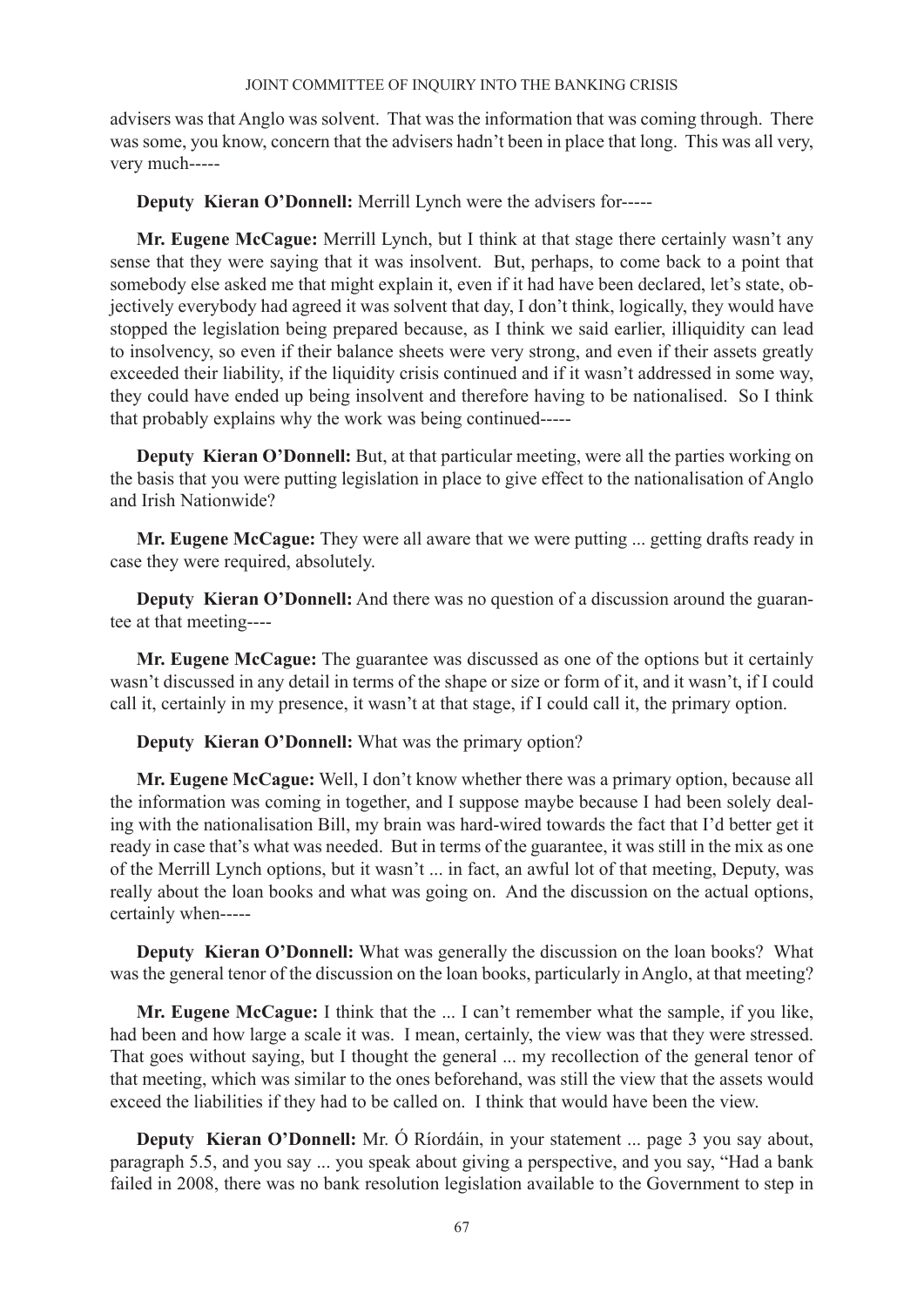to resolve it in a controlled manner." So the question I suppose I want to ask you, is No. 1, you were brought in a week before the guarantee took place, you were brought in the 24 September. Was there in any way a discussion around putting in place a mechanism to allow an orderly wind-down of an insolvent institution? Obviously, I'm speaking specifically about Anglo and Irish Nationwide.

**Mr. Pádraig Ó Ríordáin:** Sure. No there wasn't, Senator, because the ... I think the ... the policy the entire time was to stand behind the banks and I think that the feeling at the time, and you'll see it actually in the rest of 5.5, if you go through what actually would happened at the time, seeing an insolvency, even for example the  $\epsilon$ 100,000 guarantee scheme, there was two things; firstly those depositors would not have got their money for three months and in addition, there was a question of funding that, that scheme, so the Government would have had to come up with the cash to fund that immediately. So I think ... and that's only ... and that's the least of the problems. You then see how that would impact the other banks and depositors in other banks. It would have complicated the problem very significantly I would have thought. So as a result that ... that week it was not ... that was not part of the ... of the discussion.

**Deputy Kieran O'Donnell:** So, so it ... could it be said or not that the mechanism wasn't in place to allow the option of a bank being allowed to fail, that that particular legal measure hadn't been put in place and wasn't an option for consideration?

**Mr. Pádraig Ó Ríordáin:** Well there was no special regime so it would have fallen back just on the normal bankruptcy rules. But as I said that was true throughout Europe and also bank resolution regimes are very complex things to put into place and as I said, the European Union took five years to do it, which is just in place now. So I think two things to be clear; firstly there wasn't ... the resolution mechanism, that wasn't part of the policy and the direction was more a nationalisation and with the supporting liquidity scheme, the CLS scheme that we've been discussing.

**Deputy Kieran O'Donnell:** And can I just finish up on the point, for either of you ... if Anglo was nationalised, what would have been the practical procedures in terms of nationalising? Could it have been nationalised in a night? Would it have been required that, you just ... you would have put the liquidity funding in place to fund Anglo in terms of over the next number of days? What's the practical procedures in terms of nationalising?

**Mr. Pádraig Ó Ríordáin:** Well I think, Senator, the probably the easiest way ... or sorry, sorry, Deputy, excuse me ... the easiest way to look at that is actually when Anglo was nationalised in 15 January 2009 and that was done overnight. So in terms of ... of nationalising a bank it's very important always to make sure that you retain confidence and certainty in the sector generally speaking. So you would tend to pass the legislation that was there on the night of the guarantee and was there that week, and ultimately, a version of that was enacted in January 2009. So essentially what you do is you ... you remove the ... you go in, you take the shares, so the shares transfer from the shareholders to the State. You then change the board, which means that ... that there's new controls in relation to it and you just take ownership of the bank.

**Deputy Kieran O'Donnell:** So there was no reason we'll say if ... if the Government wanted to make a decision on the night, that the following morning of the 30th, that Anglo wouldn't have been nationalised?

**Mr. Pádraig Ó Ríordáin:** That ... that's correct and it wouldn't have affected liquidity, so for example the liquidity issues would have been the same I think pretty much either way.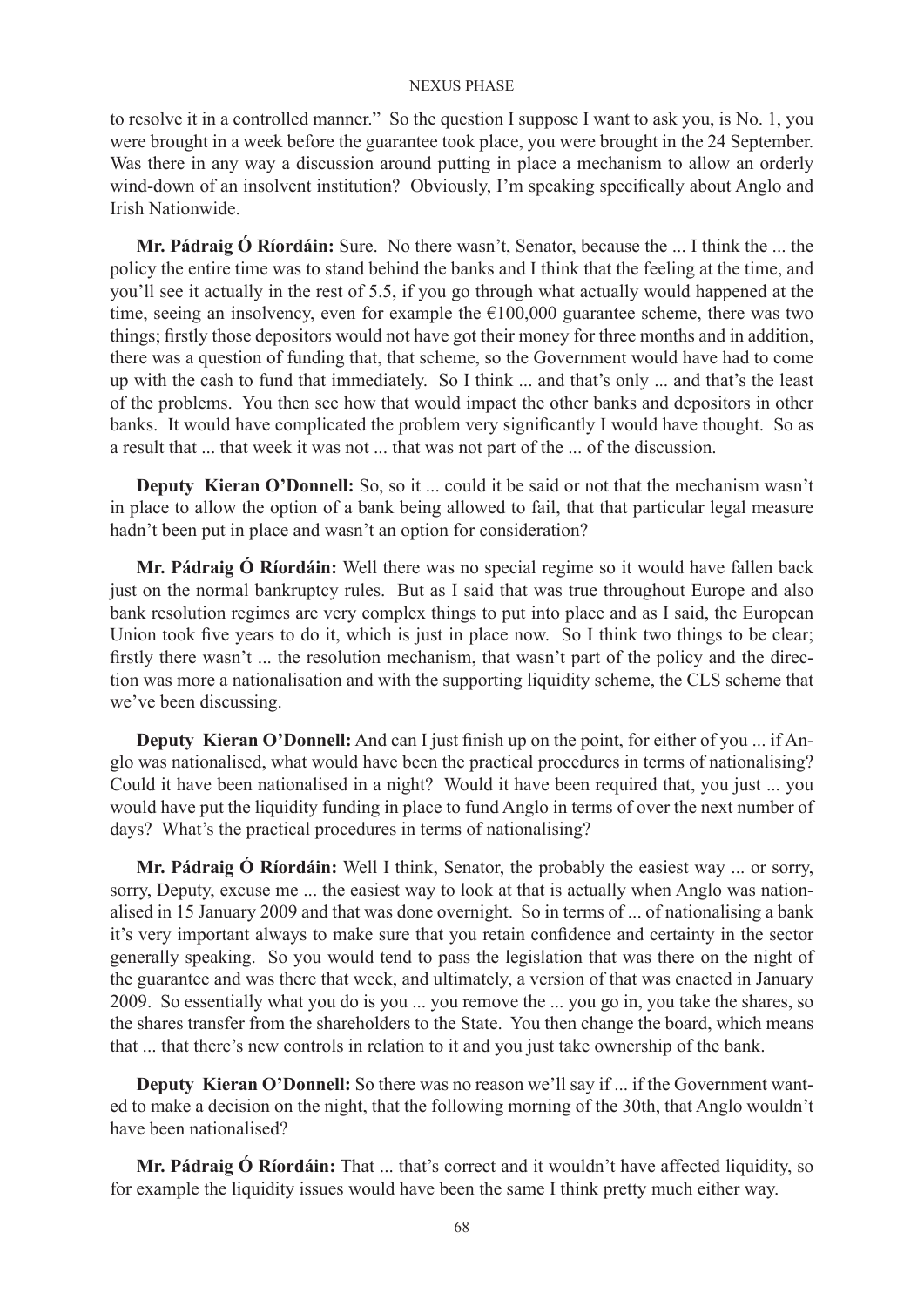## **Deputy Kieran O'Donnell:** Okay, thank you.

**Chairman:** I'll just move to wrap things up and then I'll invite Senator MacSharry and Deputy Phelan back in and then Mr. Ó Ríordáin and Mr. McCague. If I can just deal with one issue, and either or both of you or just one of you might be able to answer this for me, and that relates to the issue of: did the draft legislation provide for a blanket guarantee at the time of engagement?

**Mr. Pádraig Ó Ríordáin:** This is on 24 September Chairman?

**Chairman:** Yes.

**Mr. Pádraig Ó Ríordáin:** The, the what was called the XXS Bill at the time which was the nationalisation Bill, it provided for the Minister to provide financial support to any credit institution and certainly from our perspective, the way we would have read that is, if you're nationalising one bank - it was in the nationalisation legislation - if you're nationalising one bank, the Minister may need to intervene in various ways to support other banks. But there was no discussion that we were party to, at least throughout that time, that there would be a blanket guarantee.

**Chairman:** That would be ... it wasn't explicit or implied to you at that time it was going to be a blanket guarantee, no?

**Mr. Pádraig Ó Ríordáin:** No, I mean ... no.

**Chairman:** Okay thank you. Also then to ask, and it just comes back to Mr. McCague's opening statement of today where he talks about representatives of AIB and Bank of Ireland were invited back in and informed of the position. If I could ask you Mr. McCague, is it your view that both AIB and Bank of Ireland were made aware that there was a decision to guarantee the banks prior to them leaving Government Buildings that night?

**Mr. Eugene McCague:** Yes.

**Chairman:** Explicitly?

**Mr. Eugene McCague:** Yes.

**Chairman:** Okay, and was that a blanket, all-inclusive guarantee that they were informed of or was it a general concept?

**Mr. Eugene McCague:** No, I would have ... I believe they were informed of the ... of the nature of the ... of the nature of the guarantee.

**Chairman:** And its full architecture?

**Mr. Eugene McCague:** And it full ... its full architecture as known then, yes.

**Chairman:** Okay. All right, thank you. And can I also ask you Mr. McCague is ... are you aware of the evidence of Mr. Beausang to the inquiry in which he states that he was ... it was his understanding that a draft press release had been authored in the Central Bank many hours earlier than the decision?

**Mr. Eugene McCague:** Yes, I am, yes.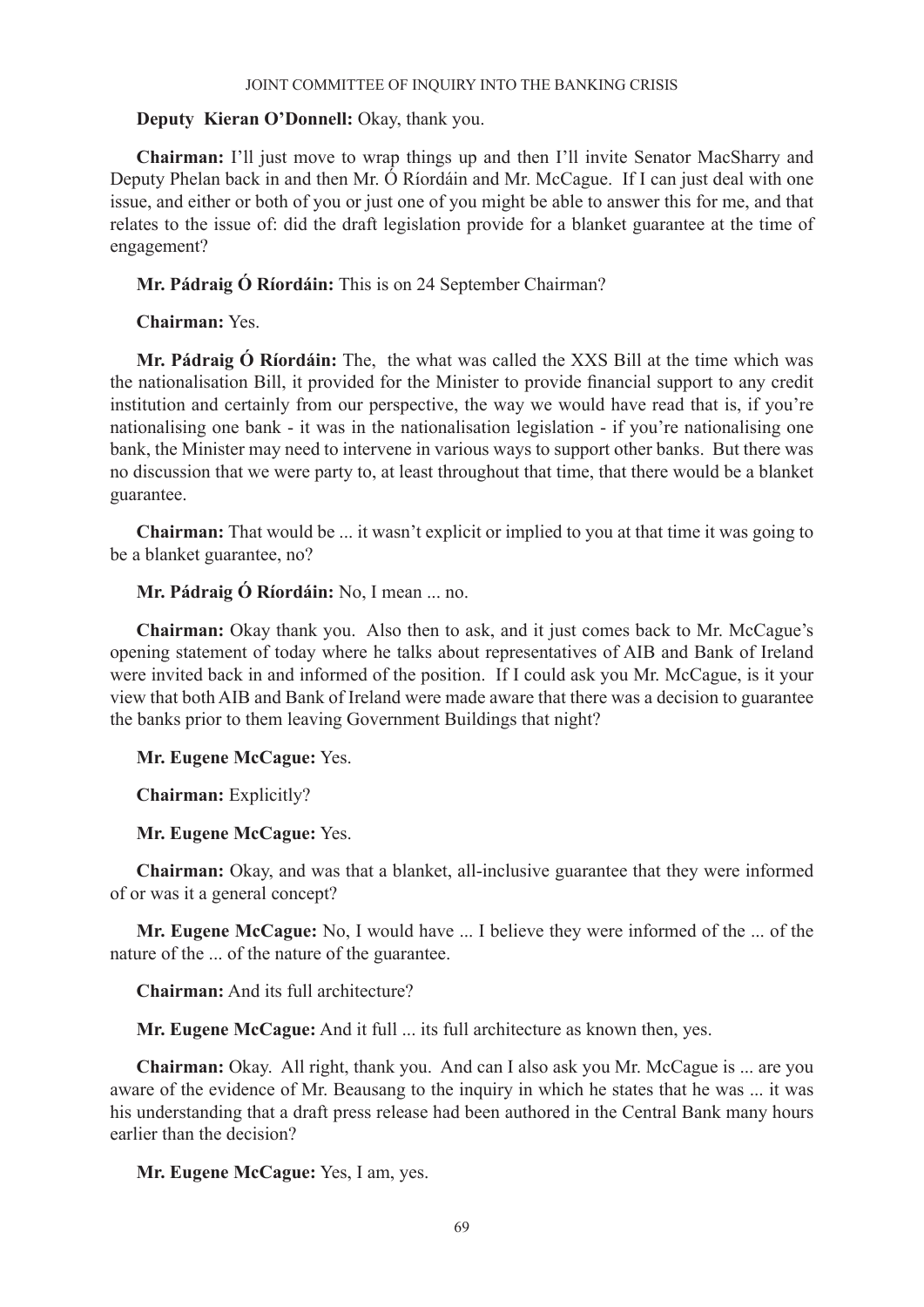**Chairman:** Okay and what is your recollection of the origin of the draft press release?

**Mr. Eugene McCague:** I do remember that there was a draft press release or draft announcement in the room when I came in, I didn't know who had drafted it and ... subsequent I have seen it was drafted by the Central Bank. I remember it specifically because somebody there, I can't remember who it was, had the task of collecting all the copies of it because Bank of Ireland and AIB were coming in, so there was definitely, as far as I was concerned, there was a draft in existence at that time. I can't remember whether I knew it ... who it was drafted by.

**Chairman:** And there seems to have been a number of drafts over the course of the evening-----

## **Mr. Eugene McCague:** Correct.

**Chairman:** -----I think 12, maybe, inclusive. Were you there at the first draft or did you come in during the drafting process when there was still more to be done but some done already?

**Mr. Eugene McCague:** I honestly don't know, but ... but there was one there before I arrived.

**Chairman:** And on your first sight of that draft was that statement an all-inclusive guarantee?

**Mr. Eugene McCague:** I honestly can't remember.

**Chairman:** Okay, thank you. Senator MacSharry.

**Senator Marc MacSharry:** Nothing further Chair.

**Chairman:** Okay, Deputy Phelan.

**Deputy John Paul Phelan:** Briefly Mr. McCague, in relation to paragraph 6 of your opening statement, the meeting on the Sunday 28th, in the NTMA building with Department officials where further discussions on loan books, in particular Anglo, took place. Did you form a view, I suppose on the night of the meeting in question, we've had evidence that the NTMA weren't directly present in the room, as to why they weren't there or did you have a view as to whether they should have been physically in the room giving their opinion or ... rather than having it filtered though a third party?

**Mr. Eugene McCague:** I didn't form any view, I didn't ... I mean, obviously now that I'm seeing the evidence of Mr. McDonagh and so on, it didn't ... it didn't actually cross my mind that they were or weren't there-----

**Deputy John Paul Phelan:** Do you think that they should have been?

**Mr. Eugene McCague:** I don't think there was a need for them to be in the room but I assume they were available, if required.

**Deputy John Paul Phelan:** Okay. Mr. Ó Ríordáin, in relation to my earlier question, did you say ... I didn't pick you up properly, you might clarify that Cleary Gottlieb were employed by the IMF in relation to the issue of burden-sharing?

**Mr. Pádraig Ó Ríordáin:** No the ... the Cleary Gottlieb were ... Lee Buchheit of Cleary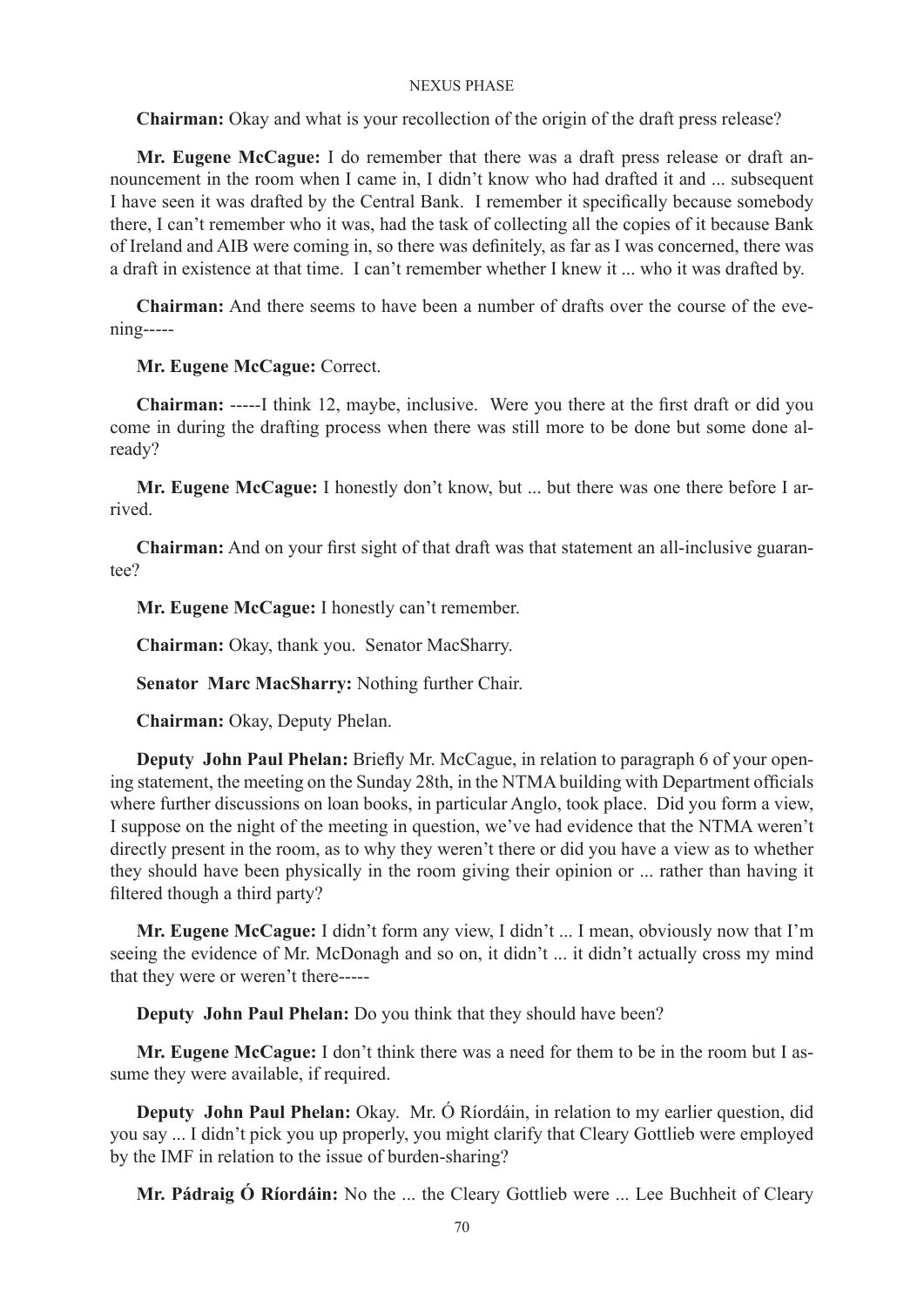Gottlieb had worked quite a bit with the IMF over the years in various countries that the IMF had done work in, so they simply introduced Lee to ... to the team over, I think of a weekend, it was a two-day period, so that he could just talk about how this had been done in other, in other jurisdictions.

**Deputy John Paul Phelan:** So did you have direct contact with Mr. Buchheit?

**Mr. Pádraig Ó Ríordáin:** Yes.

**Deputy John Paul Phelan:** Was he ... was he in Ireland?

**Mr. Pádraig Ó Ríordáin:** He was in Ireland yes but for ... for a very brief period, I would say over ... my recollection is that it was over a weekend.

**Deputy John Paul Phelan:** When would that have been roughly in your recollection?

**Mr. Pádraig Ó Ríordáin:** I ... to be ... I can't tell you Deputy, I couldn't put that in a particular timeframe.

**Deputy John Paul Phelan:** Yes, the reason I suppose I'm asking is that he is somebody who is extensively involved in other countries, particularly Greece and I wasn't aware until now that he had any involvement in the Irish context. But in relation to the discussions that took place, were there discussions on restructuring with respect to the sovereign or was it specifically on the issue of the possibility of burden-sharing? And was he specifically employed by the IMF on the ... on this ... on the Irish matter or was it just that he was on retainer?

**Mr. Pádraig Ó Ríordáin:** Well I'm ... I'm not sure in what exact capacity he was there. He was there as simply somebody who had done this in other countries. He was there I would say quite briefly in relation to this, so we, we had, we had worked out - and I don't want to get into advices for example here - but certainly in terms of burden-sharing the legal structures would have been available in Ireland to do that. And then a lot of ... a lot of it was actually about well, how do you deal with the bond markets in respect of this and, you know, those types of issues. And Mr. Buchheit advised on those but, as I say, over a relatively brief period and that was the period that I mentioned earlier where the IMF were still focusing, at least to my ... in my experience were quite focusing on burden-sharing with senior bondholders.

**Deputy John Paul Phelan:** In light of his views and he's a man who's been commented on a lot in the media, particularly in relation to Greece but also Iceland and a lot of financial crises that have emerged in the last 20 or 30 years, was his presence a matter of secrecy or discretion, the fact that he was here, in light of the fact that it might have caused difficulties or issues within the market?

**Mr. Pádraig Ó Ríordáin:** Yes absolutely it was, so it wasn't publicised at all that ... that he had, that he had come.

**Deputy John Paul Phelan:** Okay, and can I ask when were you first informed that the matter of burden-sharing was off the agenda so to speak? And who did that? Who informed you?

**Mr. Pádraig Ó Ríordáin:** Again, I can't remember distinctly, Deputy, in relation to that. I would expect it was just at the start of 2011 because at that stage the IMF were in, so clearly it must have happened in late December or January or February of 2011, is my expectation, but I don't have a distinct recollection of precisely when.